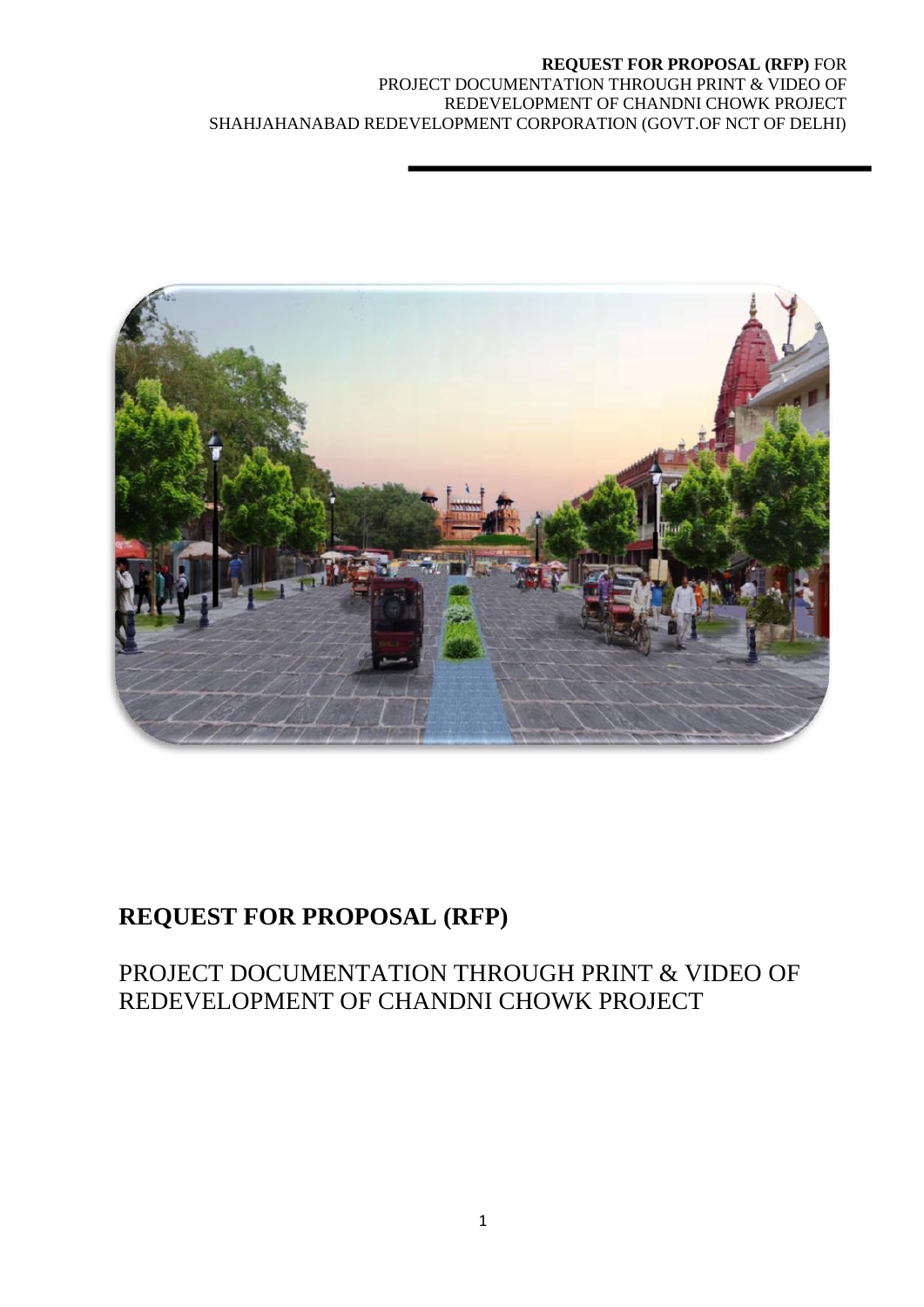# **REQUEST FOR PROPOSAL (RFP) FOR PROJECT DOCUMENTATION THROUGH PRINT & VIDEO OF REDEVELOPMENT OF CHANDNI CHOWK PROJECT**

# **Table of Contents**

**Page No.**

| 1. |                                                             | 04 |
|----|-------------------------------------------------------------|----|
| 2. |                                                             | 05 |
| 3. |                                                             | 07 |
| 4. |                                                             | 09 |
| 5. |                                                             | 12 |
| 6. |                                                             | 13 |
| 7. |                                                             | 13 |
| 8. |                                                             | 13 |
| 9. | Right to accept whole or part of the proposal               | 13 |
|    |                                                             | 14 |
|    |                                                             | 17 |
|    |                                                             | 17 |
|    |                                                             | 18 |
|    |                                                             | 18 |
|    |                                                             | 18 |
|    |                                                             | 19 |
|    |                                                             | 20 |
|    | 18. Form-"A" Request for Proposal questionnaire             | 22 |
|    | 19. Form-"B": Applicant's Experience: Details of Major Work | 25 |
|    |                                                             | 26 |
|    |                                                             | 27 |
|    |                                                             | 28 |
|    | <b>Administrative Personnel to be employed for the work</b> |    |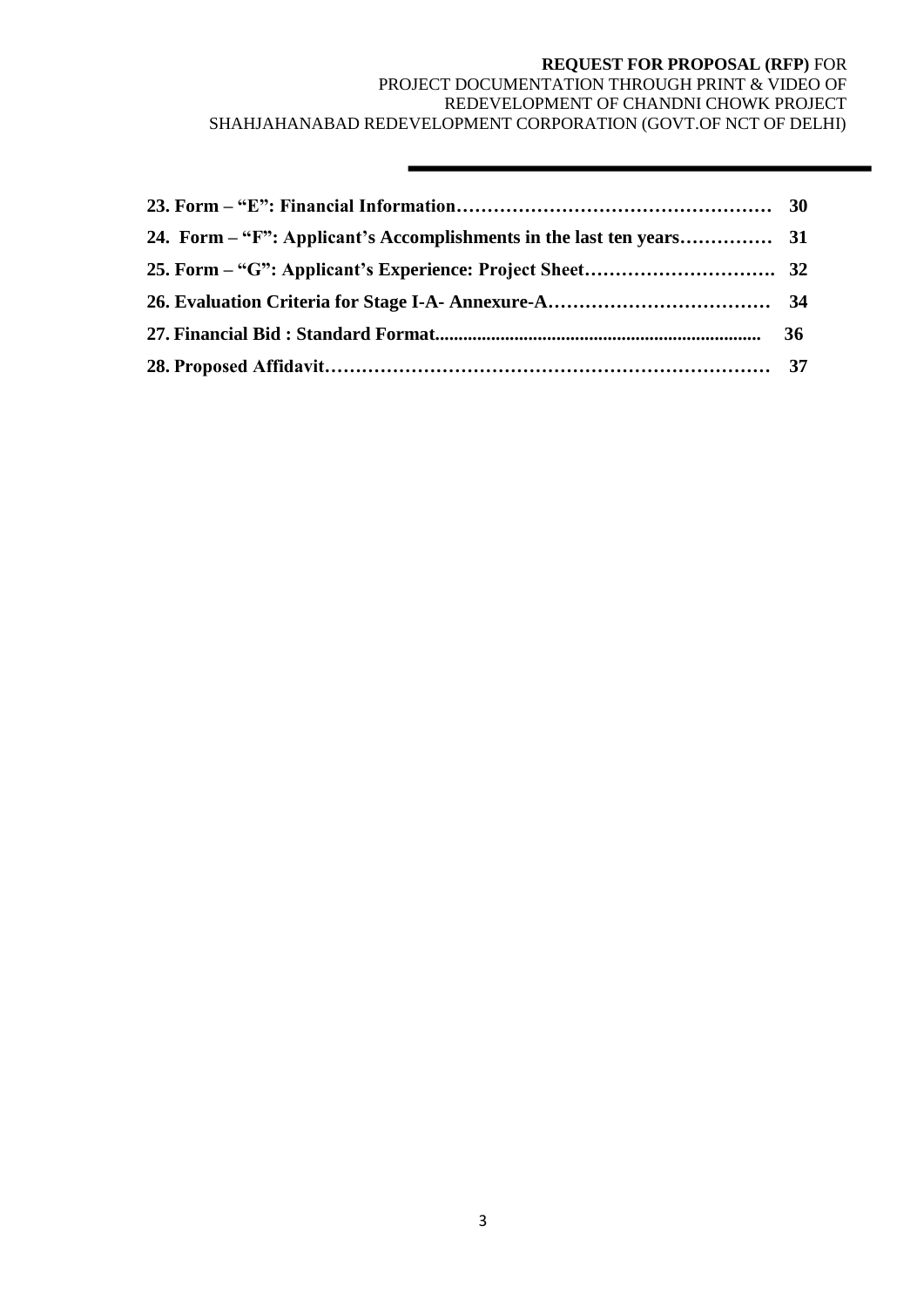# **Government of NCT of Delhi Shahjahanabad Redevelopment Corporation 2 nd Floor, A-Wing, Vikas Bhawan II, Upper Bela Road, Civil Lines, New Delhi-110054 Ph: 011-23813268**

#### **REQUEST FOR PROPOSAL (RFP)**

## PROJECT DOCUMENTATION THROUGH PRINT & VIDEO OF REDEVELOPMENT OF CHANDNI CHOWK PROJECT

**ISSUANCE OF RFP LAST DATE OF SUBMISSION OF RFP - ISSUANCE OF RFP PRE BID MEETING - LAST DATE OF SUBMISSION OPENING OF TECHNICAL BID - OPENING OF FINANCIAL BID -**

## **1. Brief background**:-

In the year 2008, Shahjahanabad Redevelopment Corporation (SRDC) was formed as Company under section 25 of the Companies Act, 1956 by the Government of National Capital Territory of Delhi to promote conservation of Cultural Heritage (Tangible & Intangible) and natural heritage in the National Capital Territory of Delhi, infuse knowledge both academic, historical and technical, for enabling a person engaged or interested in art of conservation, preservation, maintenance and restoration of Heritage buildings and allied matters.

 As "Redevelopment of Chandni Chowk Project" is under execution, SRDC is inviting Request For Proposal (RFP) Through Two Bid Systems, to Prepare "Request For Proposal" For Project Documentation Through Print & Video of Redevelopment of Chandni Chowk Project.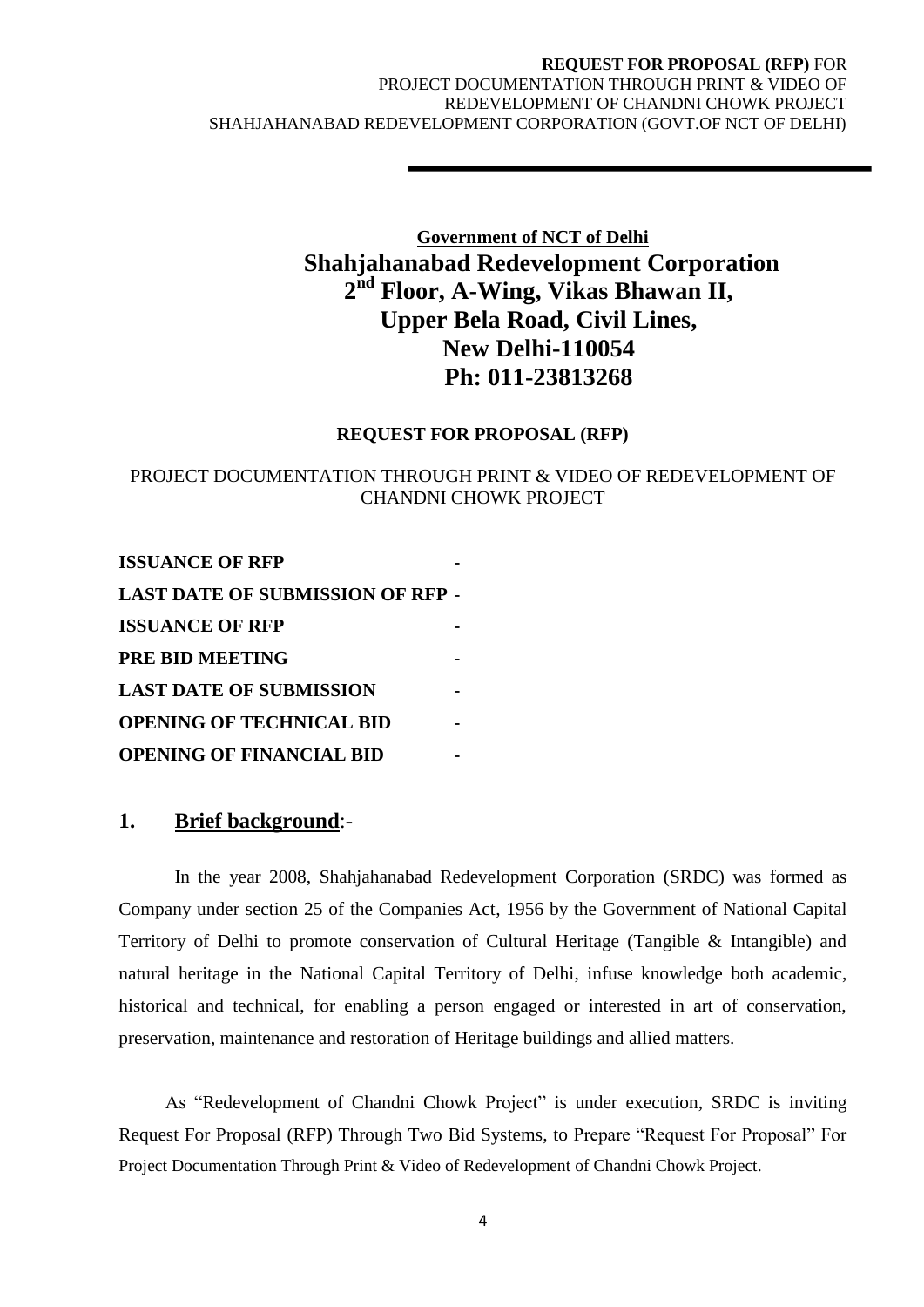The redevelopment project includes design/plan of the central median 3.5 Mtr., accommodating 18 transformers and a carriageway of 5.5 Mtrs. for Non-Motorized Vehicles alongwith footpath of varying width (5 Mtr. to 10 Mtr.) on both sides.

## **2. Scope of work:**

As per RFP, the SRDC invites proposal from "Multimedia Creative Design Agencies & "Print Media Creative Agencies" for the following work:

## **(i) Documentary Film:**

Documentary Film showcasing entire project cycle of "Redevelopment of Chandni Chowk Project" from conceptualization to completion, Design, develop and prepare video film for the project, this film should showcase the case study of Chandni Chowk in an engaging manner as per following requirements:

- a) Should be fast paced, engaging to watch, cohesive and creatively presented. Narration or anchor driven approach may be chosen without long monologues.
- b) Shooting should be done with high quality HD Cameras and Video shall be produced in progressive HD format.
- c) Videos should have an important element of Music and Sound supporting the visuals, hence the filmmakers need to have an expertise on both Audio and Visual aspects that including music and sound design with sufficient & High quality infrastructure.
- d) Videos should be compatible to be run on internet, mobile phones, TV & cinema etc.

**Duration**: 30 to 45 Minutes

**Language**: Hindi & English

## **Target Audience**:

Formulating and implementing a creative strategy for the international and national audience.

#### **(ii) Coffee Table Book:**

Preparation of coffee table book to document the project, so as to showcase challenges, constraints, achievements, stakeholder consultations etc, while illustrating impact of the project in the area.

The work shall include conceptualizing, designing, lay-out, photo development, photo-correction, text, content development, editing, printing / binding and packing of information as per following requirements: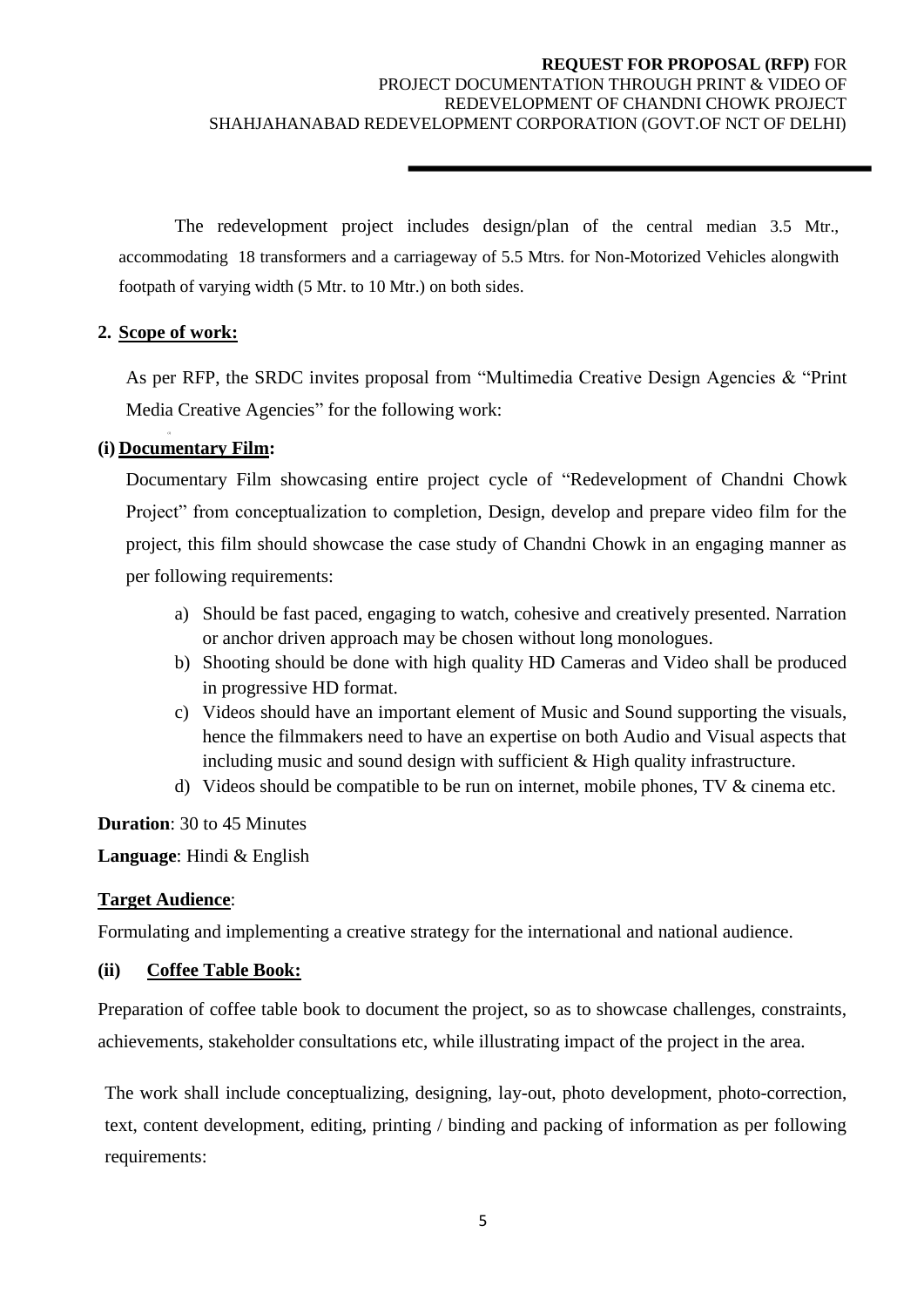- a) Conceptualization, creation & preparation of Information Booklet on the theme of Coffee Table Book.
- b) Effective coordination for content and reference material.
- c) Photo/Image research, photo-sourcing/section and if need be, purchase of photos on its own.
- d) Design/layout preparation.
- e) Text-content development on redevelopment project.
- f) Quality control of work (editorial, design and production).
- g) Type-settings of office table book.
- h) Organization of content Headings.
- i) Bibliography & Editing of references in consistent format.
- j) Documenting illustrations, captions & suggestions/views from the stakeholders.
- k) Digital adaption of the book with following features:
	- I. E-Version of the book that can be adapted on the Website of SRDC.
	- II. Dynamic mobile application of the book that can be used by smart phone users (both iOS & Android).
	- III. Content for social media for its Facebook & Twitter page.

Any other creative work that may be assigned by SRDC from time to time, after prior discussion, which includes photography of places, people and objects that covers the scope of the project.

#### **Work & Supervision:**

- i. To regularly supervise the work through one or more suitably qualified and experienced personnel of the company at regular intervals/once a fortnight or earlier if work demands. Further, to certify the adequacy of quantity and quality of the material and work executed by the Contractor in respect of which running bills would be submitted by the Contractor to the implementing agency from time to time through the Company.
- ii. The company shall be expected to monitor progress of the work being carried out & submit fortnightly reports to the SRDC for the same.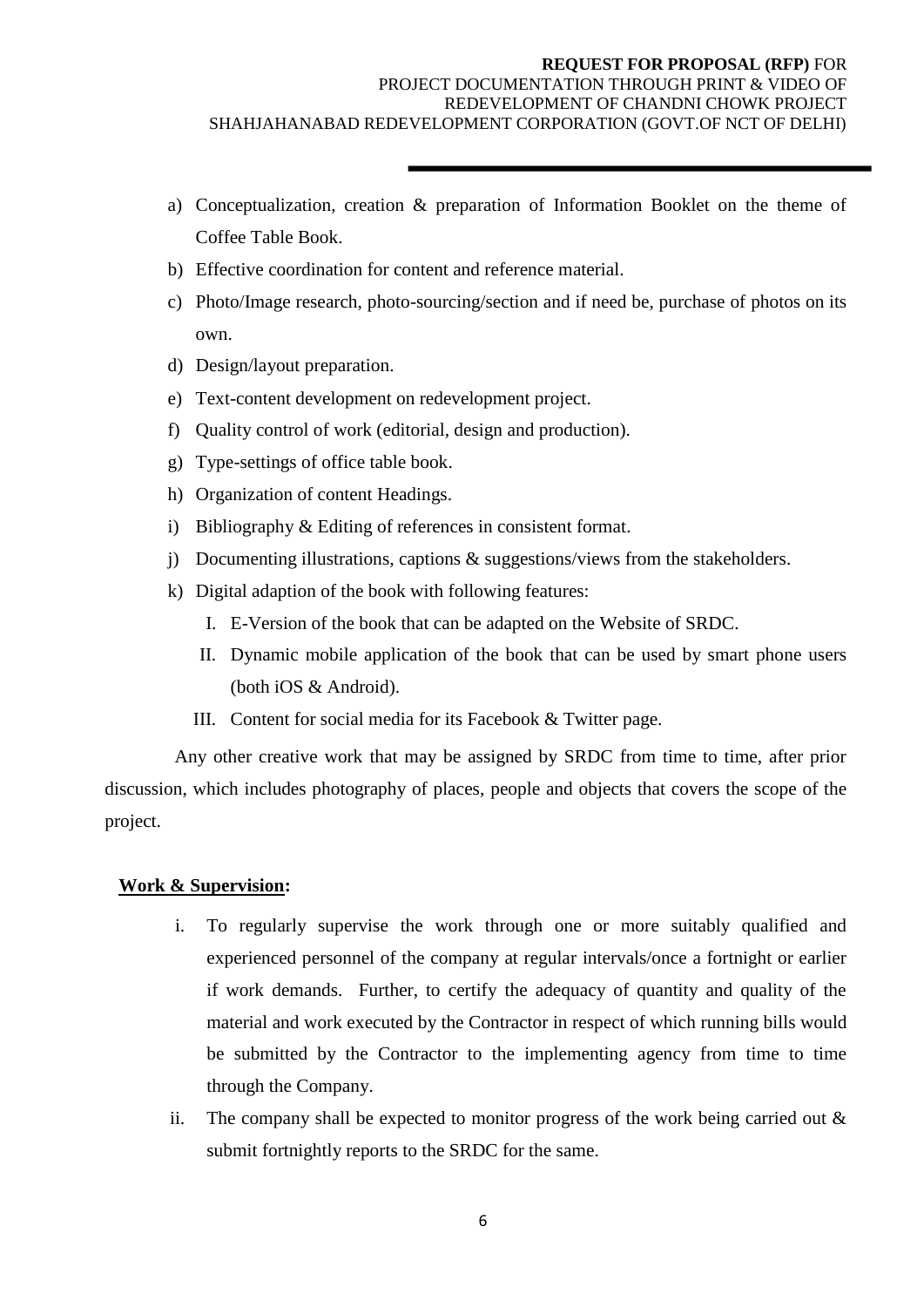## **3. Qualification criteria:**

The consultancy firm shall fulfil the following technical and financial criteria for selection:

- (i) The offer is open to eligible individual Consultants, Firms, Organisation or Company from India or abroad.
- (ii) The applicant entity (i.e. Individual Consultant, Firms, Organizations or Company shall preferably be a "Multimedia Creative Agency" with an extensive experience of such work.
- (iii)The applicant entity must have filed Income Tax Returns for the last year 05 years in continuity. The Copies of IT returns to be attached with the bid documents.
- (iv)The applicant entity should have been in the business of providing Creative designing services, like, coffee table books, photography, film production and related activities in India for at least 5 years as on  $01<sup>st</sup>$  December, 2019.
- (v) The applicant entity executed at least 10 projects with similar scope for listed companies or government entities including corporations.
- (vi) The applicant entity designed at least 15 books, and produced 10 videos in the last 5 years for listed companies or for government entities including corporations.
- (vii) The applicant entity should have been registered in India. It should have at least 10 employees including Photographer, Creative Designer, Copy Writer, Visualizer, Professional Script writer, etc. The Key personnel should have at least 5 years of photography, design and filmmaking experience.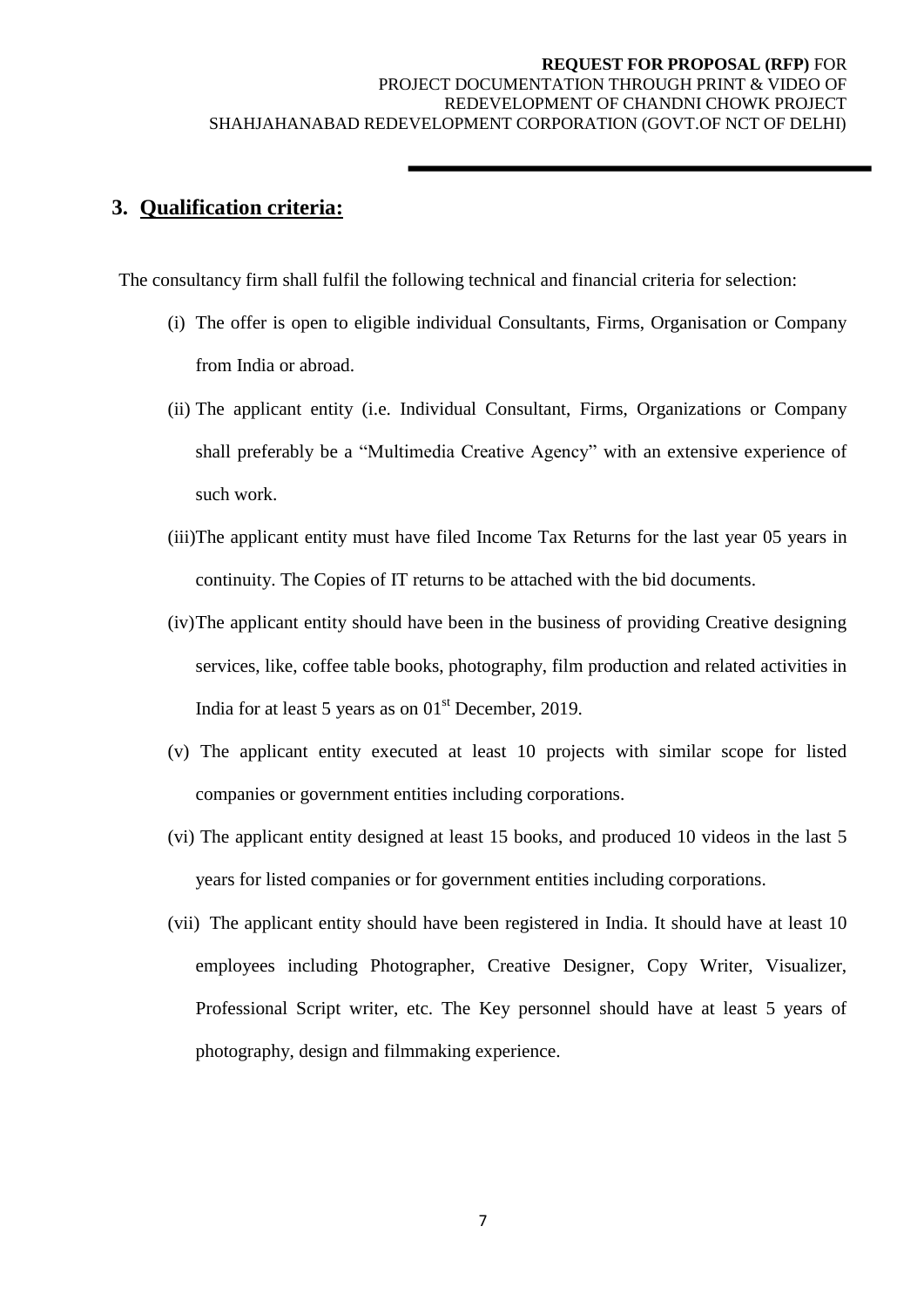## **Details to be provided:**

- (i) The applicant entity must provide the requisite details in Form  $A$ ,  $B$ ,  $C$ ,  $D$ ,  $D-1$ ,
	- 'E', 'F', 'G' alongwith the "Technical Bid" Documents.
		- 1. Form-"A" Expression of Interest questionnaire
		- 2. Form-"B": Applicant"s Experience: Details of Major Work
		- 3. Form-"C": Projects Under Execution or Awarded
		- 4. Form-"D": Structure & Organisation
		- 5. Form- "D-1": Details of Technical & Administrative Personnel to be employed for the work
		- 6. Form "E": Financial Information
		- 7. Form "F": Applicant"s Accomplishments in the last ten years
		- 8. Form "G": Applicant"s Experience: Project Sheet
- (ii) The applicant entity should have well experienced Team with an experience on designing & filming.
- (iii) The applicant entity should provide details of the team member"s alongwith their qualification and experience in Form "D-1".
- (iv) The applicant entity must provide information in support of their capability to carry out such work (Profiles, description of assignment, successfully and works in progress) with photographs and list of projects in Form "F" & "G".
- (v) The applicant entity fulfilling the above criteria and interested in offering services for work are invited to submit their proposal & provide detailed information on eligibility, qualification & experience in respective field in the prescribed Proforma.
- (vi)SRDC reserves its right to reject or accept any proposal/bid without assigning any reasons, whatsoever.
- (vii) The applicant entity should submit bid security (earnest money) of 5% of the estimated value of the **Request For Proposal (RFP)** for Project Documentation through Print & Video of Redevelopment of Chandni Chowk Project in the form of Demand Draft /FDR, Banker Cheque or Bank Guarantee from any of the nationalised bank.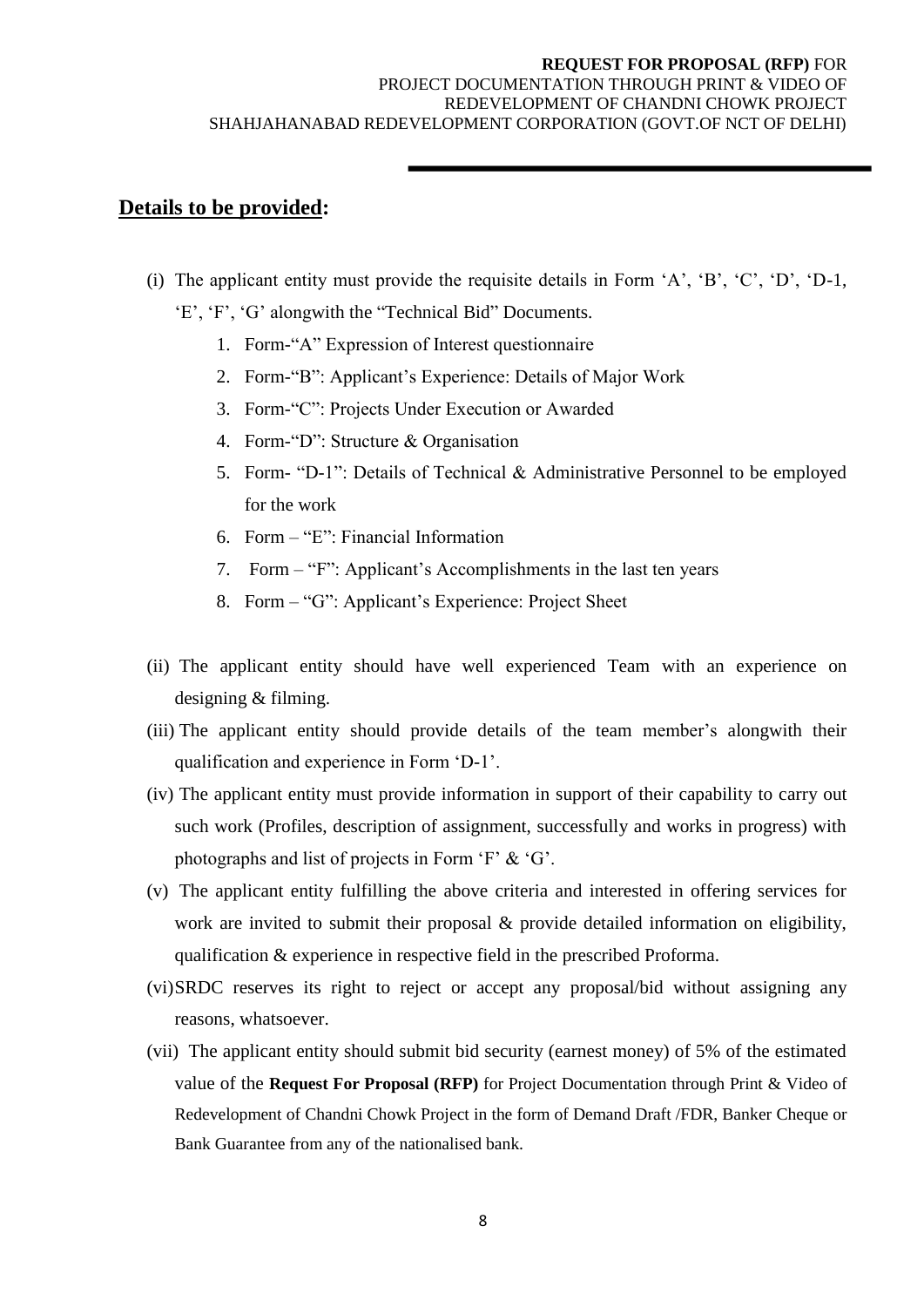## **REQUEST FOR PROPOSAL (RFP)** FOR

#### PROJECT DOCUMENTATION THROUGH PRINT & VIDEO OF REDEVELOPMENT OF CHANDNI CHOWK PROJECT SHAHJAHANABAD REDEVELOPMENT CORPORATION (GOVT.OF NCT OF DELHI)

## **4. Evaluation Process**

## **Evaluation of Bids:**

RFP shall be opened first by a Evaluation Committee (EC) constituted by the SRDC in its discretion.

Applicant entity is requested to submit their expression of interest on prescribed formats attached herewith. Two stage selection processes shall be adopted:

#### **Stage: Technical Evaluation:**

| S.             | Criterion                                                                                        | Maximum      |
|----------------|--------------------------------------------------------------------------------------------------|--------------|
| No.            |                                                                                                  | <b>Marks</b> |
|                |                                                                                                  |              |
| 1              | Work Experience in creative films & documentation                                                | 30           |
|                | (On the basis of presentation and details/documents as provided in / alongwith                   |              |
|                | Form F and G)                                                                                    |              |
| (i)            | Credentials in terms of awards and competitions won, innovations established                     | 10           |
|                | through published research work or projects executed. (One mark for each with                    |              |
|                | awards/national/international recognition conferred for International/national                   |              |
|                | projects in past ten years)                                                                      |              |
|                | Previous experience of work as documentation of redevelopment projects (One                      |              |
|                | marks for each such work)                                                                        |              |
|                |                                                                                                  |              |
| (ii)           | Experience on conceptualisation, design $\&$ execution (complete/ongoing) for                    | 20           |
|                | projects:                                                                                        |              |
| 2              | Composition of Team (On the basis of details/documents as provided in                            | 10           |
|                | /alongwith Form 'D')                                                                             |              |
|                |                                                                                                  |              |
|                | <b>In-house Professionally Qualified Staff</b>                                                   |              |
|                | More than 07 years' experience 1 Mark for each member<br>❖                                       |              |
|                | More than 05 upto 07 years' experience-0.5 Mark for each member<br>❖                             |              |
|                | 3 years to below 7 years experience- 0.25 Mark for each member<br>❖                              |              |
| 3              | <b>Financial Soundness</b>                                                                       | 20           |
|                |                                                                                                  |              |
|                | (On the basis of details/documents as provided in / alongwith Form E)                            |              |
|                |                                                                                                  |              |
|                | Consultancy of Gross Financial turnover in last 05 years:                                        |              |
|                | Up to 1 Crores<br>10 Marks<br>$\Delta \sim 10^4$<br>❖                                            |              |
|                | More than 1 Crore<br>❖<br>02 Mark for that year                                                  |              |
| $\overline{4}$ | Proposal                                                                                         | 40           |
|                | (On the basis of details/documents as provided in / alongwith Form $-$ 'G', 'B'<br>and $\hat{C}$ |              |
|                | Total $1+2+3+4$                                                                                  | 100          |
|                |                                                                                                  |              |

(i) To become eligible for short listing, the applicant entity must secure atleast fifty percent (50%) marks in each and sixty percent (60%) marks in aggregate.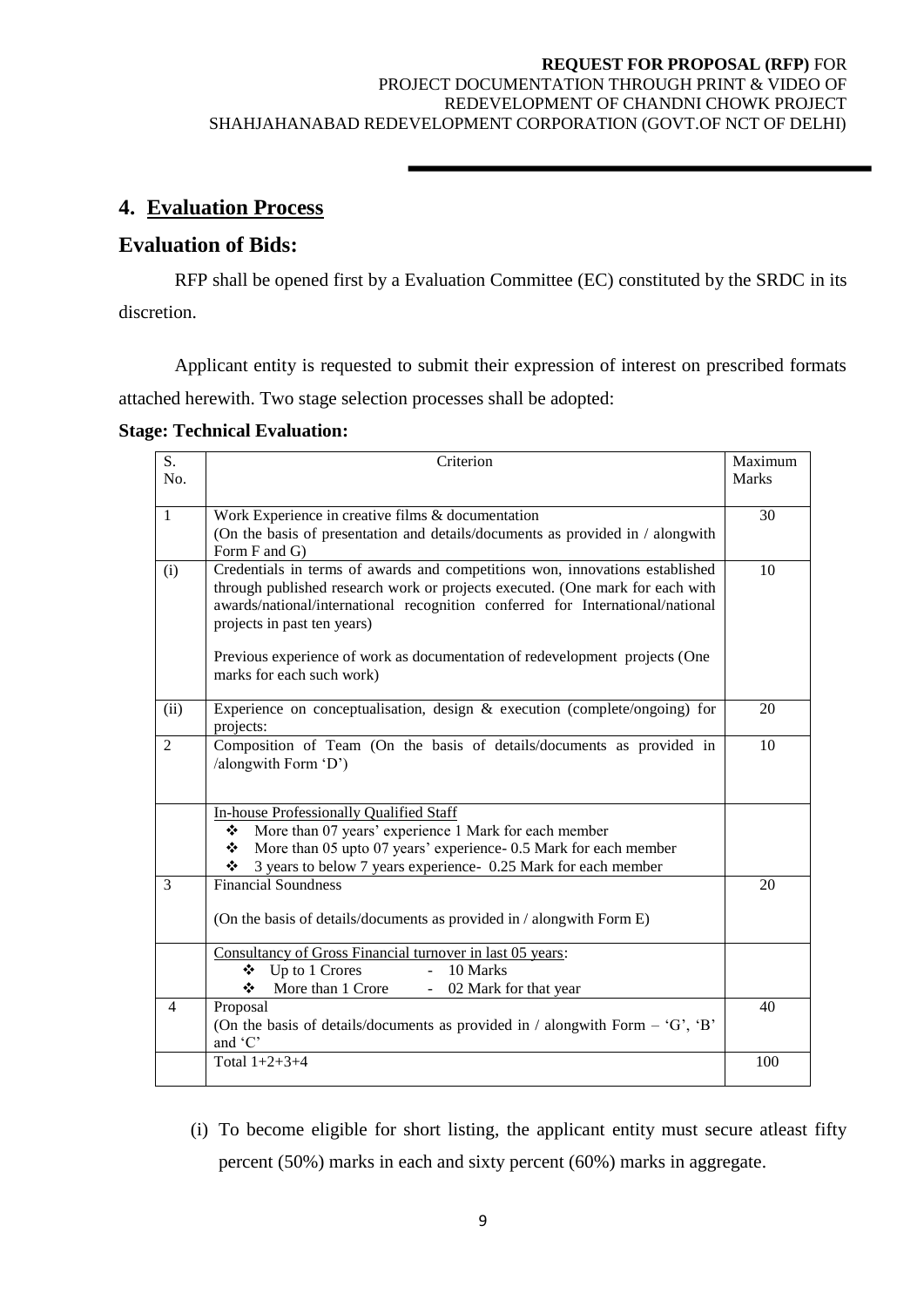- (ii) Individual members of the Evaluation Committee (EC) will carry out the evaluation of RFP the basis of their responsiveness to each of the qualification criteria. Each responses will be given a score as detailed above in **Annexure-A.**
- (iii) Applicant entity shall be required to make presentation on the proposal before Evaluation Committee on the date & time fixed by SRDC, and no request for change in the date shall be entertained.

#### **Note:**

- (i) Detailed technical evaluation shall be carried along with other conditions in the tender document to determine the substantial responsiveness of each tender. For this clause, the substantially responsive bid is one that conforms to all the eligibility and terms and condition of the tender without any material deviation.
- (ii) The evaluation committee may call the responsive bidder(s) who comply with all terms and conditions of the tender for discussion and presentation to facilitate and assess their understanding of the scope of work and its execution. The bidder should give a detailed presentation on how their technology is best suited to SRDC to execute the work. However, the committee shall have sole discretion to call for discussion/presentation.
- (iii) The intimation of rejection shall be given to only those applicant entities whose RFP are evaluated but found below the evaluation criteria or minimum technical score.
- (iv) The applicant entity, who score above the minimum score shall only qualify for further consideration to Request for Proposal (RFP) by the SRDC.

#### **Stage -2 Financial Evaluations**

The commercial scores (CS) of applicant entity are normalized as per the formula below:

 Fn=Fmin/Fb\*100 (rounded off to 2 decimal places) where, Fn=Normalized commercial score for the Bidder under consideration Fb=Absolute financial quote for the Bidder under consideration Fmin=Minimum absolute Financial quote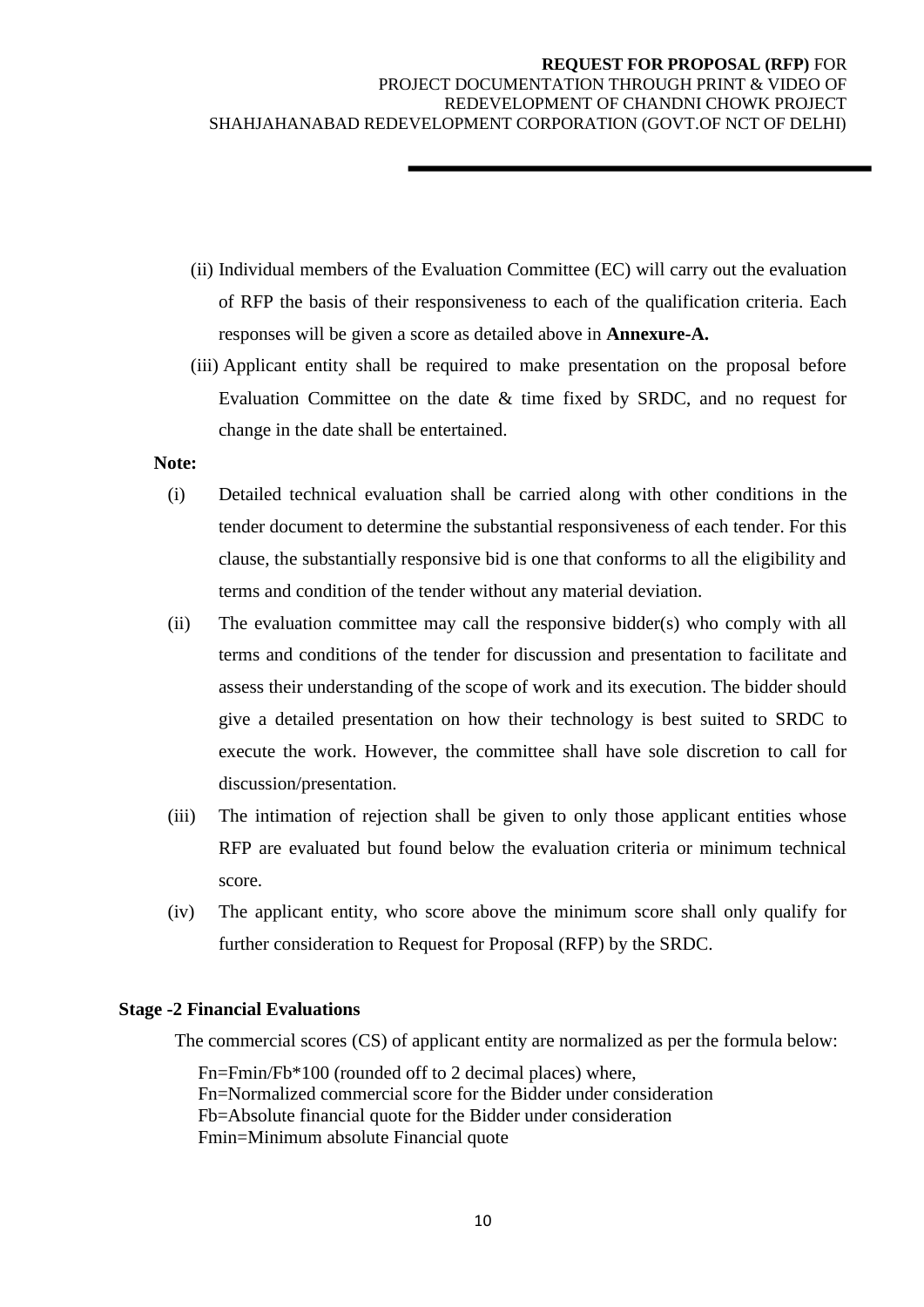The commercial scores would be normalized on a scale of 100, with lowest score being normalized to 100 the rest being awarded on a pro-rata basis. Such normalized scores would be considered for the purposed of QCBS based evaluation as explained below:

Composite Score  $(S) = Ts*0.8 + Fn*0.2$ 

The Bidder with the highest Composite Score (S) would be awarded the contract. The standard format for Financial Bid is attached at **Annexure-B.**

#### **Note:**

- (i) The Financial Bid of those Bidders who have been found to be technically eligible will be opened. The Financial Bids of ineligible bidders will not be opened.
- (ii) The Financial Bids shall be opened in the presence of representatives of technically eligible Bidders, who may like to be present, SRDC shall inform the date, place and time for opening of the Financial Bid.

## **Evaluation and Comparison of Bids**

80% weightage will be awarded for technical evaluation and 20% weightage will be awarded for Financial Evaluation:

## **(a) Technical Score:**

Technical Bid will be assigned a Technical score (Ts) out of a maximum of 100 points, as per the Scoring Model provided as below:

## **(b) Commercial Score:**

The individual Bidders" commercial scores (CS) are normalized as per the formula below: Fn=Fmin/Fb\*100 (rounded off to 2 decimal places) where, Fn=Normalized commercial score for the Bidder under consideration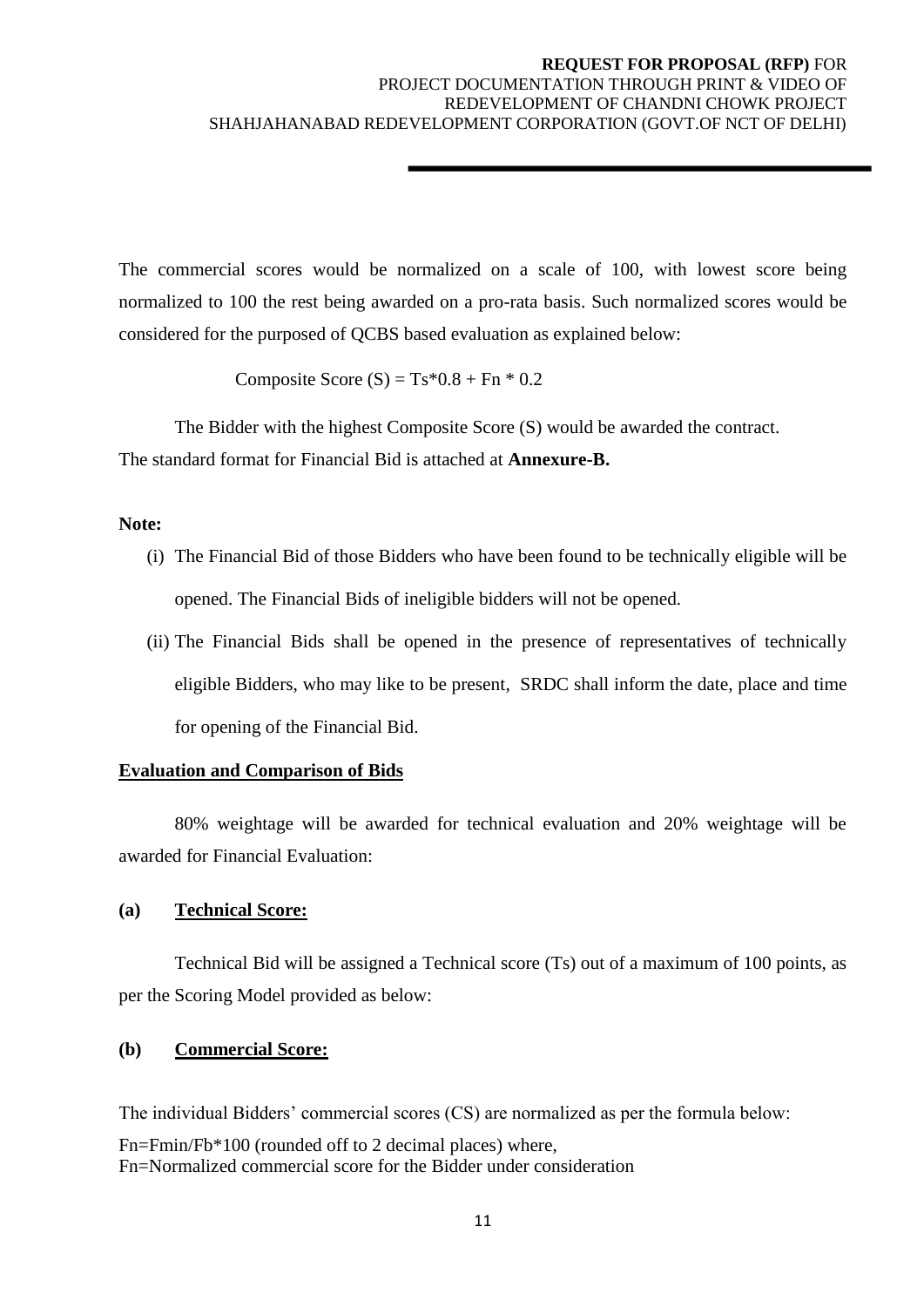Fb=Absolute financial quote for the Bidder under consideration Fmin=Minimum absolute Financial quote

The commercial scores would be normalized on a scale of 100, with lowest score being normalized to 100 the rest being awarded on a pro-rata basis. Such normalized scores would be considered for the purposed QCBS based evaluation as explained below:

Composite Score  $(S) = Ts*0.8 + Fn*0.2$ 

The Bidder with the highest Composite Score (S) would be awarded the contract.

## **Criteria for Final Selection:**

- 1. The technically qualified applicant entity, whose presentation got approved by selection committee with the lowest bid in the financial bid shall be selected for award of the contract.
- 2. The decision of the Chairman, SRDC shall be final in this regard. SRDC reserves its right to reject or accept any application without assigning any reasons.
- 3. The successful Tenderers shall have to submit Performance Guarantee (10% of the value of the contract as specified in the bid document) by way of Demand Draft/ FDR /Bank Guarantee for successful performance during contract period in favour of Shahjahanabad Redevelopment Corporation.

## **5. Opening of Bids**

- (i) The Technical Proposal shall be opened at the prescribed date and time and shall be evaluated for satisfactory compliance of qualifications and conditions.
- (ii) Subsequently, for the pre-qualified agencies, a technical presentation would be arranged, wherein, the short-listed agencies would be invited to make the presentation on their concept to act as the Creative Agency before the Committee so constituted by SRDC, by giving due notice by email.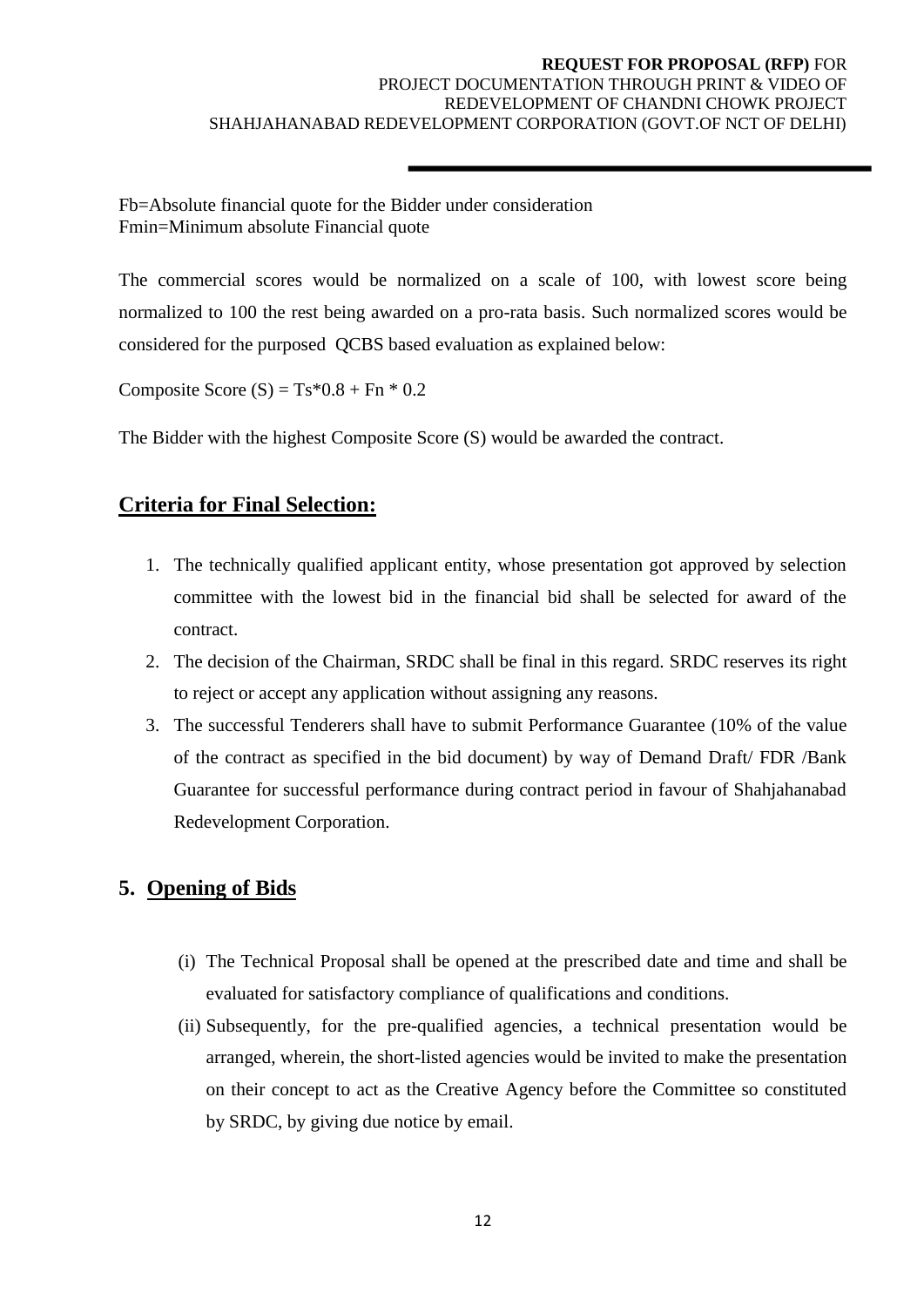- (iii) Agency would have to bring in the requisite copies of the technical proposals in hard copies and in the suitable format of PPT, Movies, PDF, etc. for presentation to the Committee members. The presentation would be retained by SRDC for its records.
- (iv) Soft copy of the presentation to the Committee may, therefore, be made available to the Committee well in Advance, on the day of the presentation.

## **6. Declaration of the award of contract:**

 Information relating to evaluation of proposal and the recommendation concerning awards shall not be disclosed to the applicant entity, who submit the proposal or to other persons not officially concerned with the process, until the award of contract is notified to the successful entity.

## **7**. **Acceptance of Bid**

- i) SRDC shall notify the successful applicant entity in writing by a Registered Letter/Courier/Speed Post or Bearer that his/her bid has been accepted.
- ii) Letter of acceptance, after the agreement is signed by the selected company, in token of acceptance, shall constitute a legal and binding contract between the SRDC and the company/firm/organization till such time, the contract agreement is valid as per the terms of the contract or the period prescribed therein.

## **8. Canvassing:**

Canvassing whether directly or indirectly, in connection with RFP is strictly **prohibited**  and the RFP submitted by the company/ firm/ organization who resorts to canvassing will be liable to rejection of the application.

## **9. Right to accept whole or part of the proposal**

i) The competent authority on behalf of the SRDC reserves the right of accepting the whole or any part of the RFP and the applicant entity shall be bound to abide by said decision.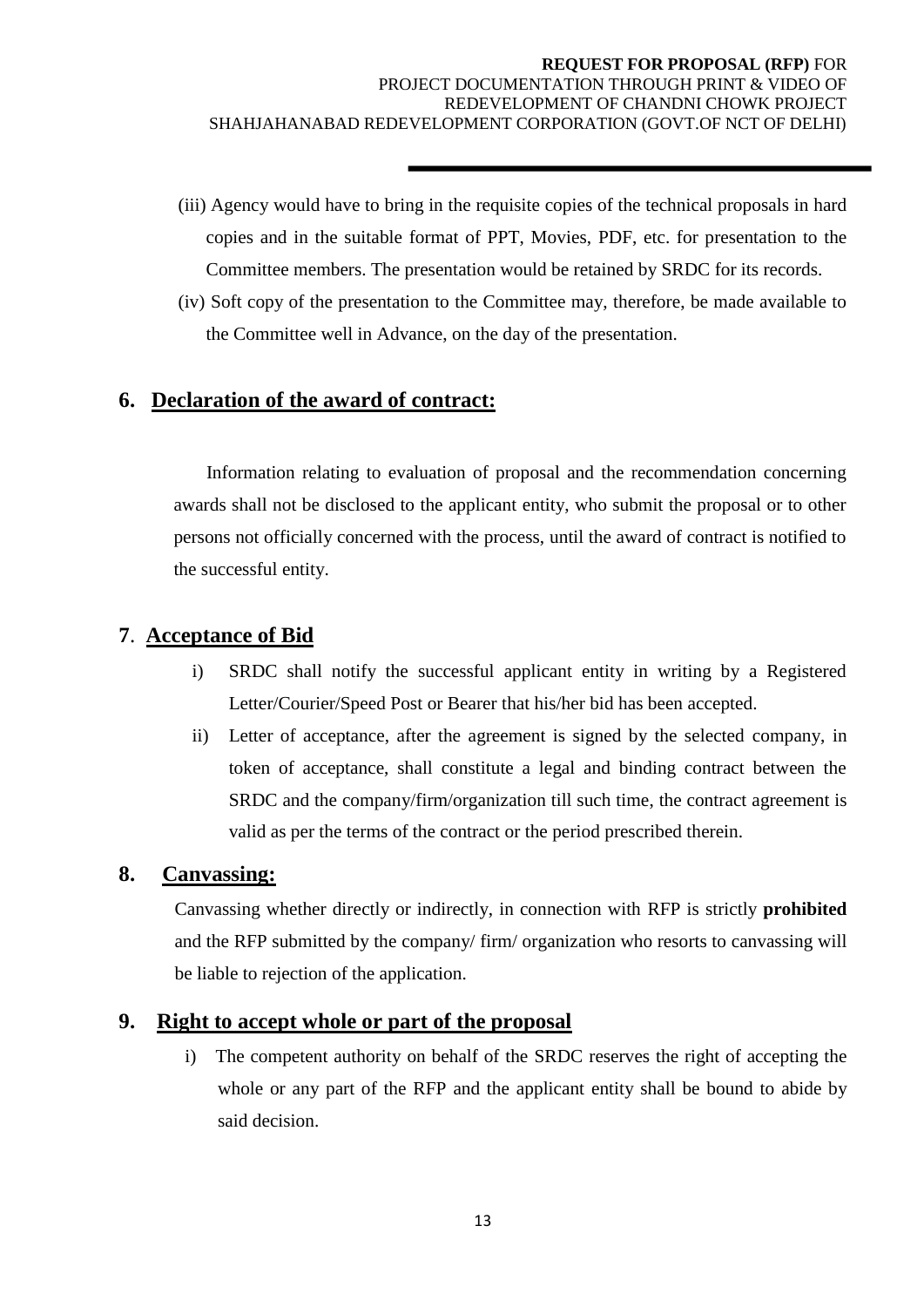- ii) If the Company/firm/organization, as individual or as a partner of partnership firm, expire(s) after the submission of proposal but before short listing, RFP shall be deemed invalid.
- iii) The SRDC will have the right to reject all or any RFP. However, such rejections should be well considered and normally be in cases where all or any RFP are either substantially in deviation to the Qualification Criteria or in contrary to the law, rules, regulations, bylaws or public policy and security. If it is decided to **re-invite**  the RFP, the terms of Qualification Criteria shall be critically reviewed/ modified so as to address the reasons of not getting any acceptable RFP in the earlier Invitation for RFP.
- iv) The competent authority on behalf of the SRDC does not bind itself to accept RFP and reserves to itself the authority to reject any or all RFP received without assigning any reason. All proposals in which any of the prescribed conditions is not fulfilled or any condition including that of conditional terms is put forth by the company/ firm/ organization, shall be summarily rejected.

## **10. Role and liabilities:**

**1. Conflict of Interest**. The company shall not receive any remuneration in connection with the assignment except as provided in the contract. The company and its affiliates shall not engage in consulting or other activities that conflict with the interest of the employer under the contract.

The contract shall include provisions limiting future engagement of company for other services resulting from or directly related to the firm"s consulting services in accordance with following requirements:-

**(a)** The Company shall provide professional, objective, and impartial advice and at all times hold the employer's interests paramount, without any consideration for future work, and that in providing advice they avoid conflicts with other assignments and their own interests. Company shall not be hired for any assignment that would be in conflict with their prior or current obligations to other employers or that may place them in a position of being unable to carry out the assignment in the best interest of the employer, without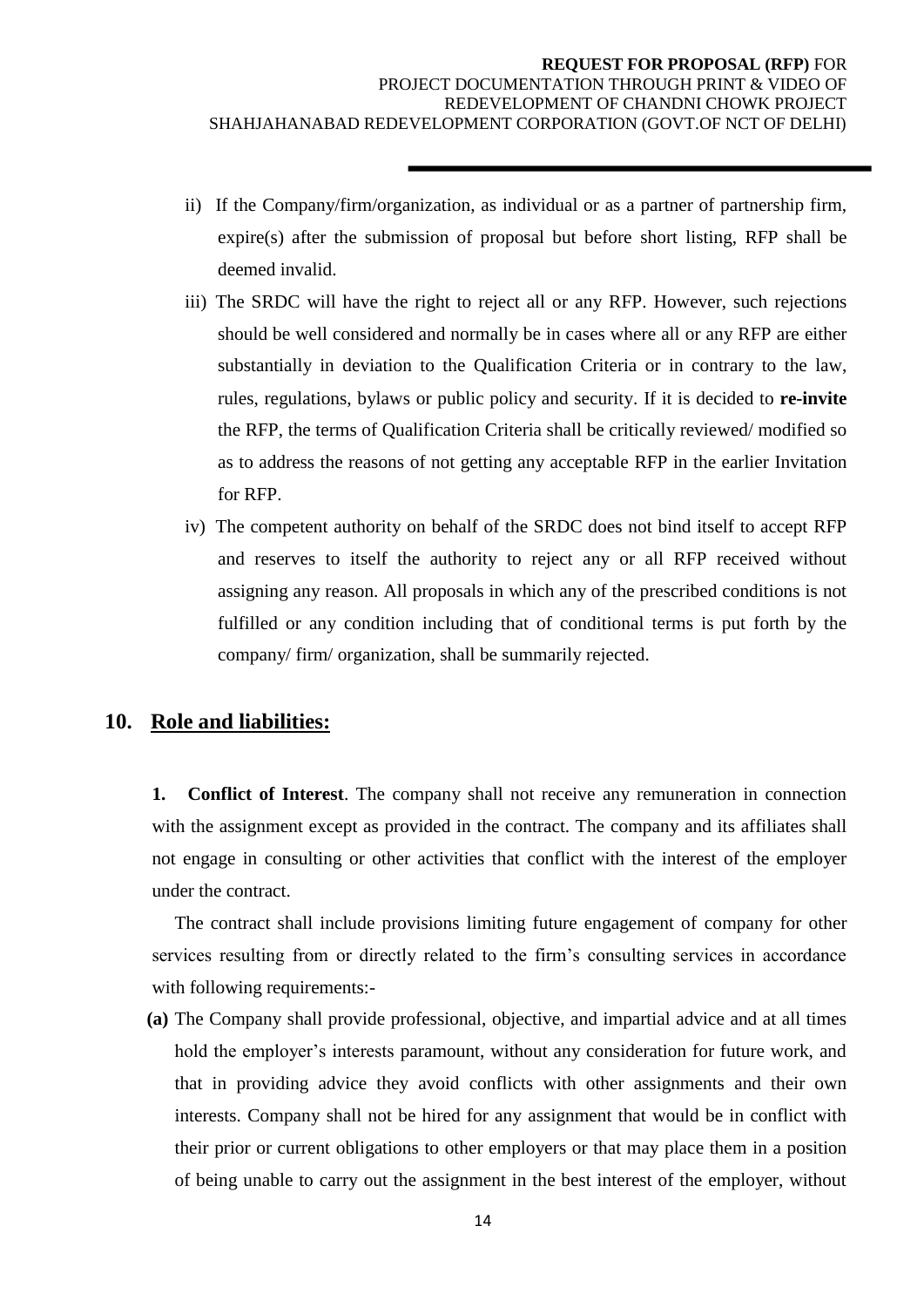limitation on the generality of the foregoing company shall not be hired under the circumstances set forth below:

- **(i) Conflict between consulting activities and procurement of goods, work of non consulting services (i.e., services other than consulting services covered by these Guidelines)** – A firm that has been engaged by the employer to provide goods, works, or non-consulting services for or any affiliate that directly or indirectly controls, is controlled by, or is under common control with that firm, shall be disqualified from providing consulting services resulting from or directly related to those goods, works, or non-consulting services. Conversely, a firm hired to provide consulting services for the preparation of implementation of a project, or any affiliate that directly or indirectly controls, is controlled by or is under common control with that firm, shall be disqualified from subsequently providing goods, works, or services (other than consulting services covered by these Guidelines) resulting from or directly related to the consulting services for such preparation of implementation. This provision does not apply to the various firms (company"s, contractors, or suppliers) which together are performing the Contractor's obligations under a turnkey or design and build contract.
- **(ii) Conflict among consulting assignments**  Neither company(s) (including their personnel and sub-company(s)) nor any affiliate that directly or indirectly controls is controlled by or is under common control with that firm, shall be hired for any assignment that by its nature may be in conflict with another assignment of the company(s). As an example, company(s) assisting an employer in the privatization of public assets shall neither purchase, nor advice purchasers of such assets. Similarly, company(s) hired to prepare Terms of Reference (TOR) for an assignment shall not be hired for the assignment in question.
- **(iii) Relationship with Employer's staff** Company(s) (including their experts and other personnel, and sub-company(s)) that have a close business or family relationship with professional staffs of the Employer (or of the project implementing agency) who are directly or indirectly involved in any part of (i) the preparation of the TOR for the assignment. (ii) The selection process for the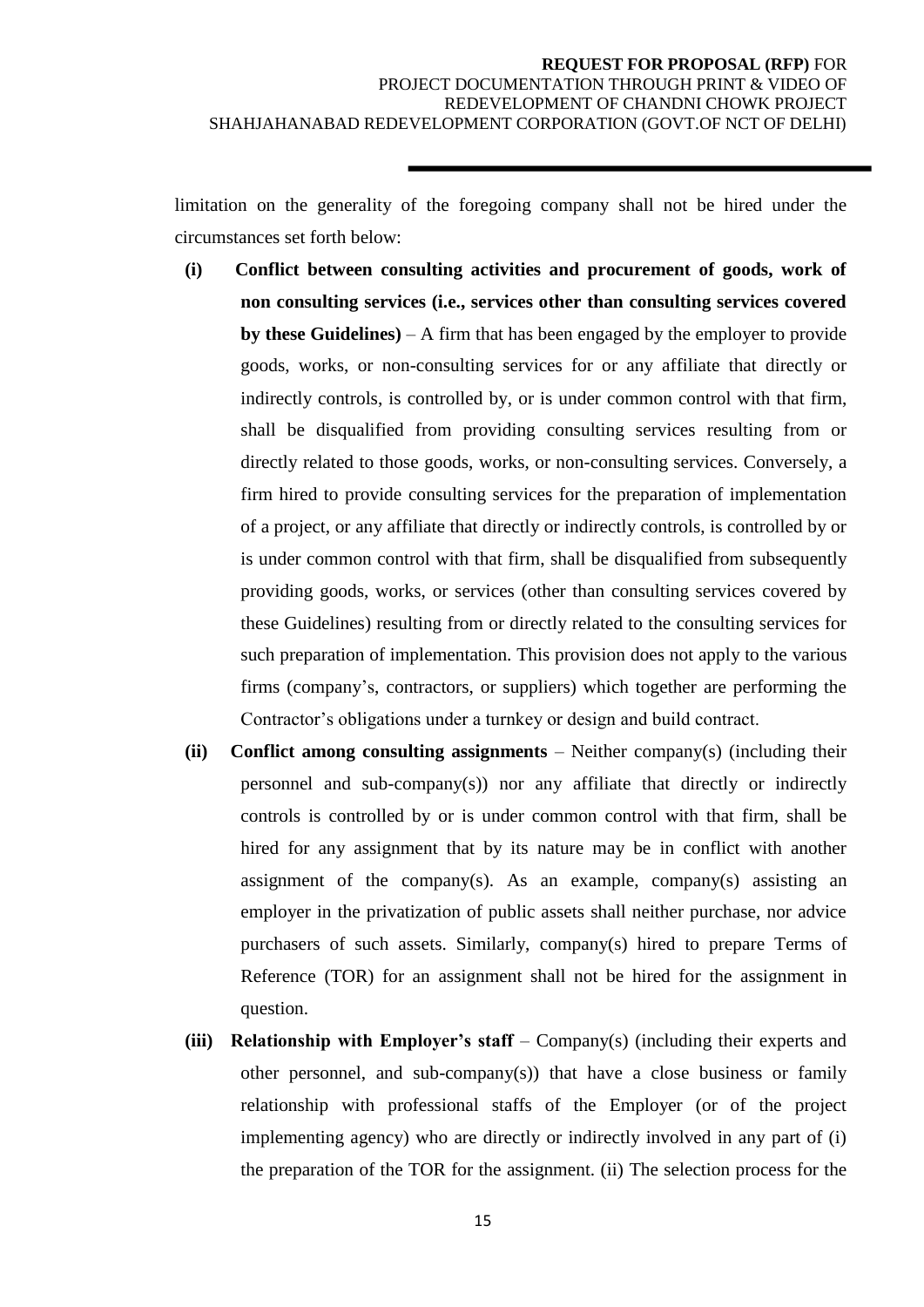contract or (iii) the supervision of such contract may not be awarded a contract, unless the conflict stemming from this relationship has been resolved in a manner acceptable to the Employer throughout the selection process and the execution of the contract.

- **(iv) A company shall submit only one proposal,** either individually or as a joint venture partner in another proposal. If a company, including a joint venture partner submits or participates in more than one proposal; all such proposals shall be disqualified. This does not, however preclude a consulting firm to participate as a sub-company, or an individual participate as a team member, in more than one proposal when circumstances justify and if permitted by the RFP.
- **(b) Unfair Competitive Advantage** Fairness and transparency in the selections process require that company(s) or their affiliates competing for a specific assignment do not derive a competitive advantage from having provided consulting services related to the assignment in question. To that end, the Employer shall make available to all the shortlisted company(s), together with the request for proposals, all information that would in that respect give a company a competitive advantage.

**2. Professional Liability –** The Company is expected to carry out its assignment with due diligence and in accordance with prevailing standards of the profession. As the company"s liability to the Employer will be governed by the applicable law, the contract need not deal with this matter. The client (purchaser) may, however, prescribe other liabilities depending on the requirement in each case without any restriction on the Company"s liability as per the applicable law.

The Commission desires that the above guidelines be brought into the notice of all concerned.

#### **3. Confidentiality**

(i) The RFP document contains confidential information proprietary to SRDC is bound by an agreement of confidentiality and secrecy with regard to the dealings of all stakeholders. The selected Company for the consultancy services may have access to some confidential information for the purpose of the project implementation.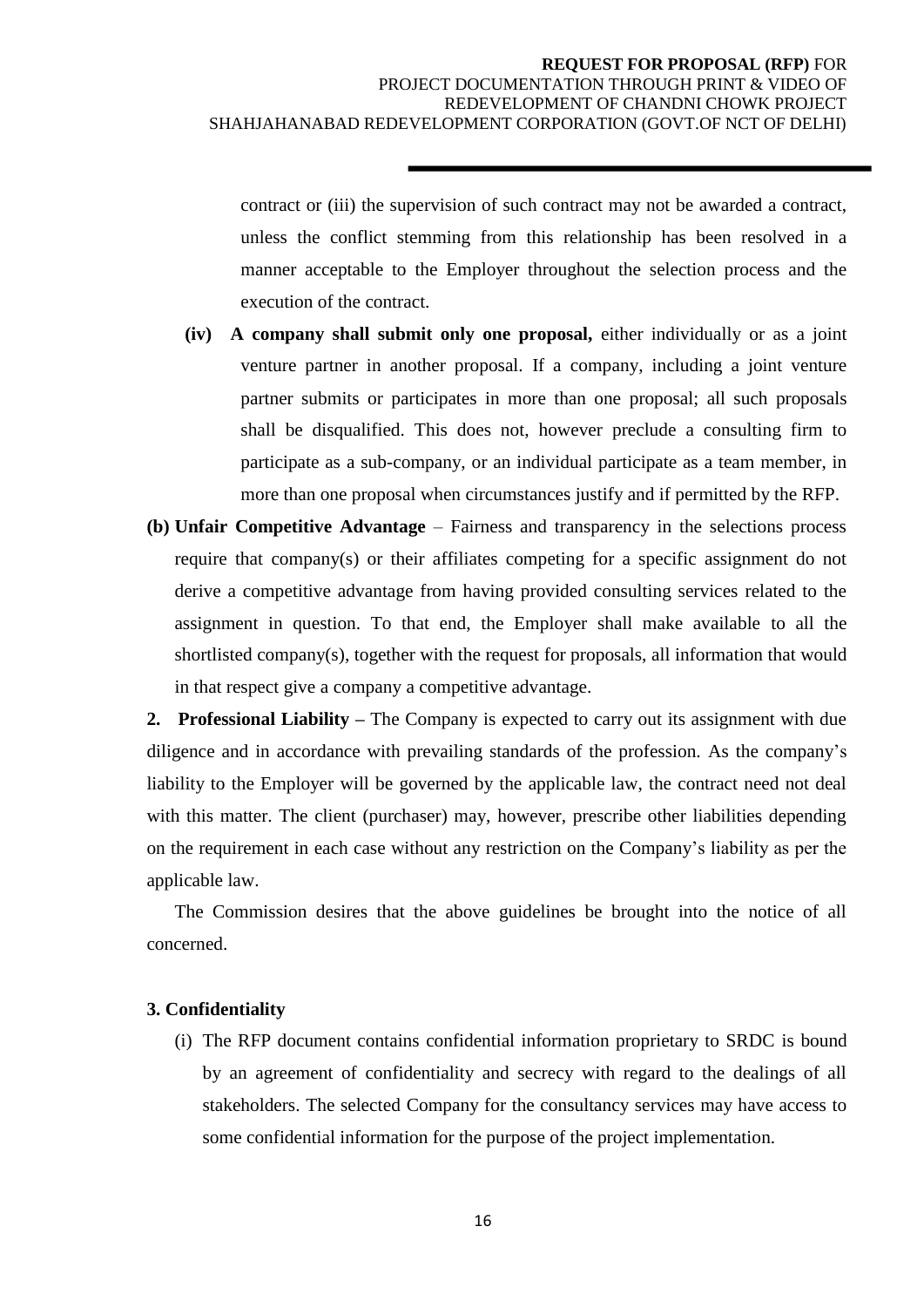(ii) The Applicant entity shall take all precautions necessary to keep the information totally confidential and under no circumstances it will be disclosed to any third party or competitors. The Applicant entity shall render him liable for disqualification/premature termination of contract apart from other legal action as may be warranted for any laxity on his part. SRDC is entitled to be indemnified by the Selected Applicant entity for any loss/damage to reputation and/or for any breach of confidentiality.

### **11. Termination for Default:**

The SRDC may terminate the Contract if:

- (i) The Applicant entity breach any of the provision prescribed under the agreement fails to remedy any breach hereof or any failure in the performance of its obligations hereunder, within fifteen (15) days of receipt of notice of default or within such further period as the SRDC may have subsequently granted in writing.
- (ii) The Applicant entity becomes insolvent or bankrupt.
- (iii)The Applicant entity fails to comply with decisions/mandate of the SRDC.
- (iv)Any document, information, data or statement submitted by the Applicant entity in its Proposals, based on which the Company was considered eligible or successful, is found to be false, in correct or misleading; or
- (v) The acts of Applicant entity is found to have indulged in unethical practices by SRDC.
- (vi)The Applicant entity may also terminate the Contract for Default if the SRDC is in material breach of its obligations pursuant to the Agreement and has not remedied the same within thirty (30) days (or such longer period as the Knowledge Agency may have subsequently agreed in writing) following the receipt by the SRDC of the Applicant entity"s notice specifying such breach.
- (vii) In the event of termination for default, the party at default shall be liable to pay damages to the party not at fault. The SRDC will not be responsible for any charge/lien/mortgage/bank guarantee/employee payment nor will any member thereof, create any right over the employment in the project.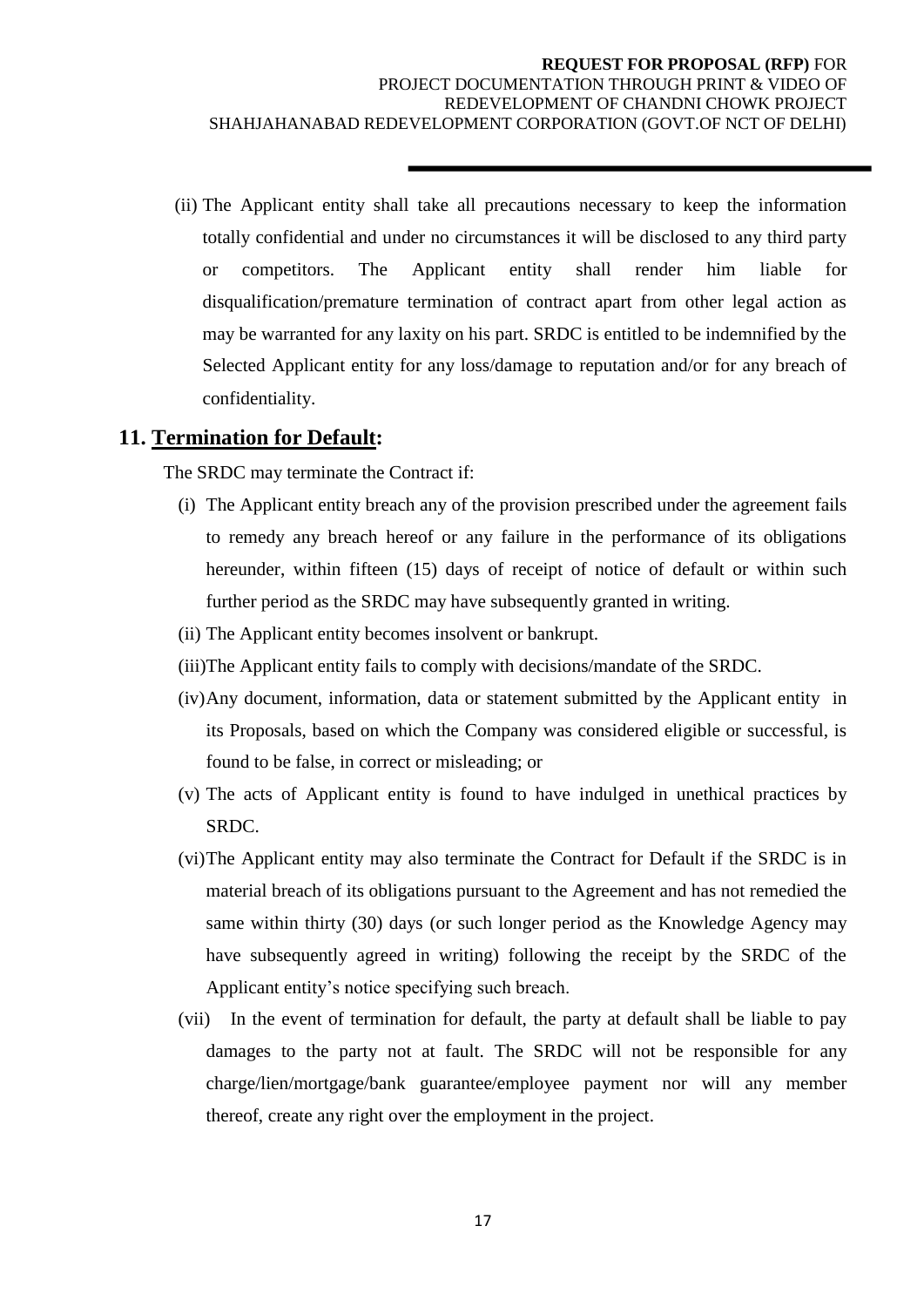## **12. Withdrawal of Proposals:**

No modification or substitution of the submitted Proposal shall be allowed. A Creative Applicant entity may withdraw its Proposal after submission, provided that the written notice of the withdrawal is received by SRDC before the due date of submission of Proposals. The withdrawal notice shall be prepared in original only and each page of the notice shall be signed and stamped by the Authorized Signatories.

## **13. Preparation, submission and evaluation**

- (i) The amount quoted should include all costs such as professional fees, consultancy fees, travel expenses, lodging, boarding, administrative charges and all taxes/duties etc. SRDC will not reimburse any other expenses other than what is quoted in the Financial Bid.
- (ii) The Financial Bid shall be only in Indian Rupees.
- (iii)The proposals must remain valid for a period as specified in this RFP. During this period, the Creative Applicant entity is expected to keep available the professional staff proposed for the Project.
- (iv)The Client will make its best effort to complete negotiations within this period. If the Client wishes to extend the validity period of the proposals, it may ask the Creative Design Agencies to extend the validity of their proposals for a stated period. Creative Design agencies, who do not agree, have the right not to extend the validity of their proposals.

## **14. Disputes resolution:**

In the event of any legal disputes between parties, parties must first approach to the Chairman SRDC for raising the grievance, in case the dispute is not settled, the concerned party may approach for resolution of dispute by way of Arbitration in accordance with the Arbitration and Conciliation Act, 1996 (as amended upto date) for settlement of disputes. The appointment of Arbitrator shall be decided by the parties unanimously with prior notice, failing in consensus, the Arbitrator shall be appointed by the Delhi International Arbitration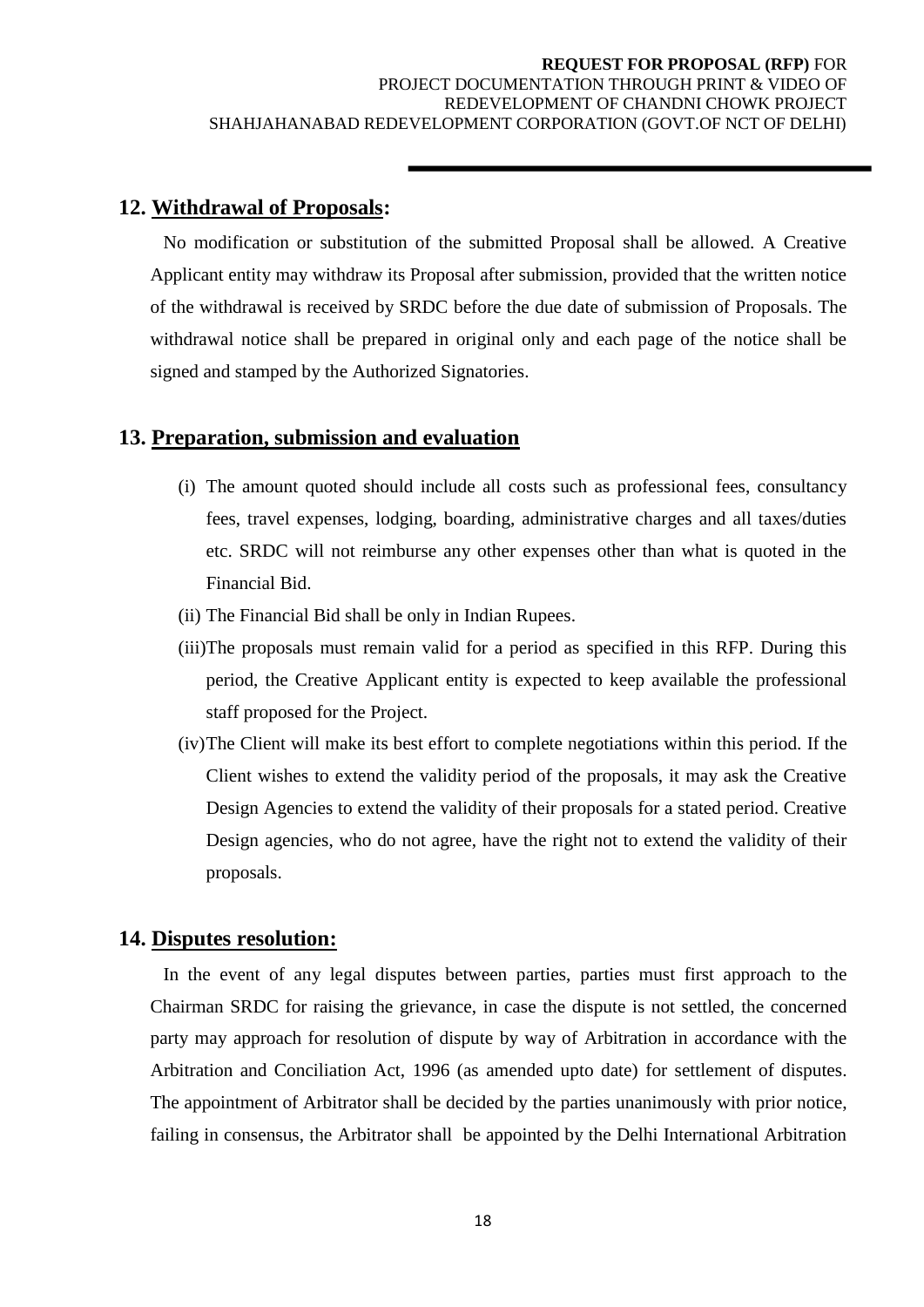Centre (DIAC), in accordance with the Arbitration and Conciliation Act/Rules 1996 (as amended upto date) and rules governing the procedure and centre.

## **15**. **Instruction to bidding agencies:**

- (i) The Proposal along with EMD shall be placed in a sealed envelope clearly marked "PROPOSAL FOR APPLICANT ENTITY FOR SRDC"
- (ii) This outer envelope shall bear the Name of the Assignment, Submission address, etc. The Proposals must reach SRDC on or before the last date of submission mentioned in the notice inviting tender.
- (iii) Any Proposal received by SRDC after the deadline for submission shall be returned unopened. SRDC shall not be responsible for any postal or courier delays.
- (iv) All contents of the Proposal should be clearly numbered, indexed and arranged in a sequence and shall be bound firmly.
- (v) The Original Proposal shall contain no interlineations or over writing, except as necessary to correct errors made by the official of Agency themselves.
- (vi) The person who signs the proposal must put their initials against such corrections. Submission letters for the proposal should respectively be in the formats specified in this document.
- (vii) The proposals shall be signed and submitted by the Authorized Signatory of the Agency.
- (viii) The selection would be on the Quality Cum Cost Based Selection based on the final weighted score, subject to fulfilling the requirements of the Qualification Criteria. The Proposal will form part of the contract with the selected agency.
- (ix) The Creative Agency should be able to provide a qualified servicing and creative team, for undertaking the creative work and campaigns. The creative agency team would work closely with the SRDC and should be available always at the call of the SRDC officials.
- (x) The Agencies shall bear all costs associated with the preparation and submission of their proposals. SRDC is not bound to accept any or all proposals and reserves the right to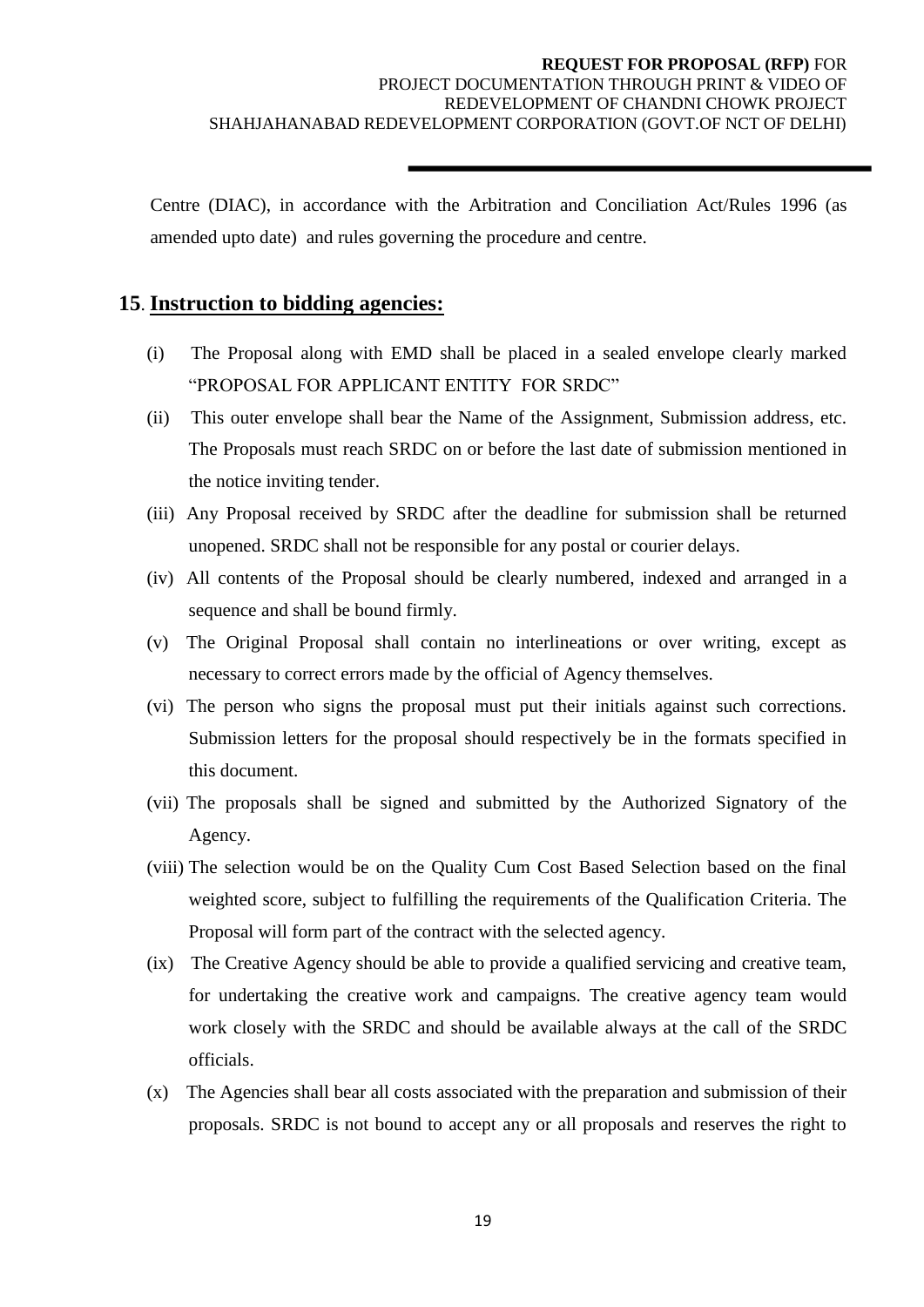annual the selection process at any time prior to award of contract, without any liability to SRDC.

- (xi) At any time before the submission of Proposals SRDC may amend this document by issuing an addendum, which shall be binding on the agencies, which shall also form part of the contract/agreement.
- (xii) The agencies shall acknowledge the tender conditions and all subsequent amendments and submit along with their proposals duly signed. Therefore, the tender document signed by the authorized signatory should be the part of the technical proposal.
- (xiii) SRDC will select the agency which scores the highest as per the evaluation criteria combined score of technical proposal and financial quote.

## **16. Payment Schedule**

## **Terms of Payment:**

- (i) The Creative Applicant entity is required to quote their fees for the total duration of project and the payment flow would be as follows:
	- a) 50% on the delivery of fully finished digital formats
	- b) 50% on delivery of the physical products, that is, the printed books, and the video in digital format.
- (ii) The agreed fees would be paid as per the payment schedule as specified in this RFP.
- (iii)The payment would be made within 90 working days after submission of the bills. A brief report of the work carried out during the billing period should be submitted along with the bills.
- (iv)During the period of the contract the Creative Applicant entity will be required to submit a Monthly Progress Report.
- (v) The payment schedule may be changed proportionate to the work done.

## **18**. **Schedule for completion of Task:**

The selected entity shall complete the work within a total period of **90 days** from the date of issue of letter intimating award of contract to the selected entity. The documents plans and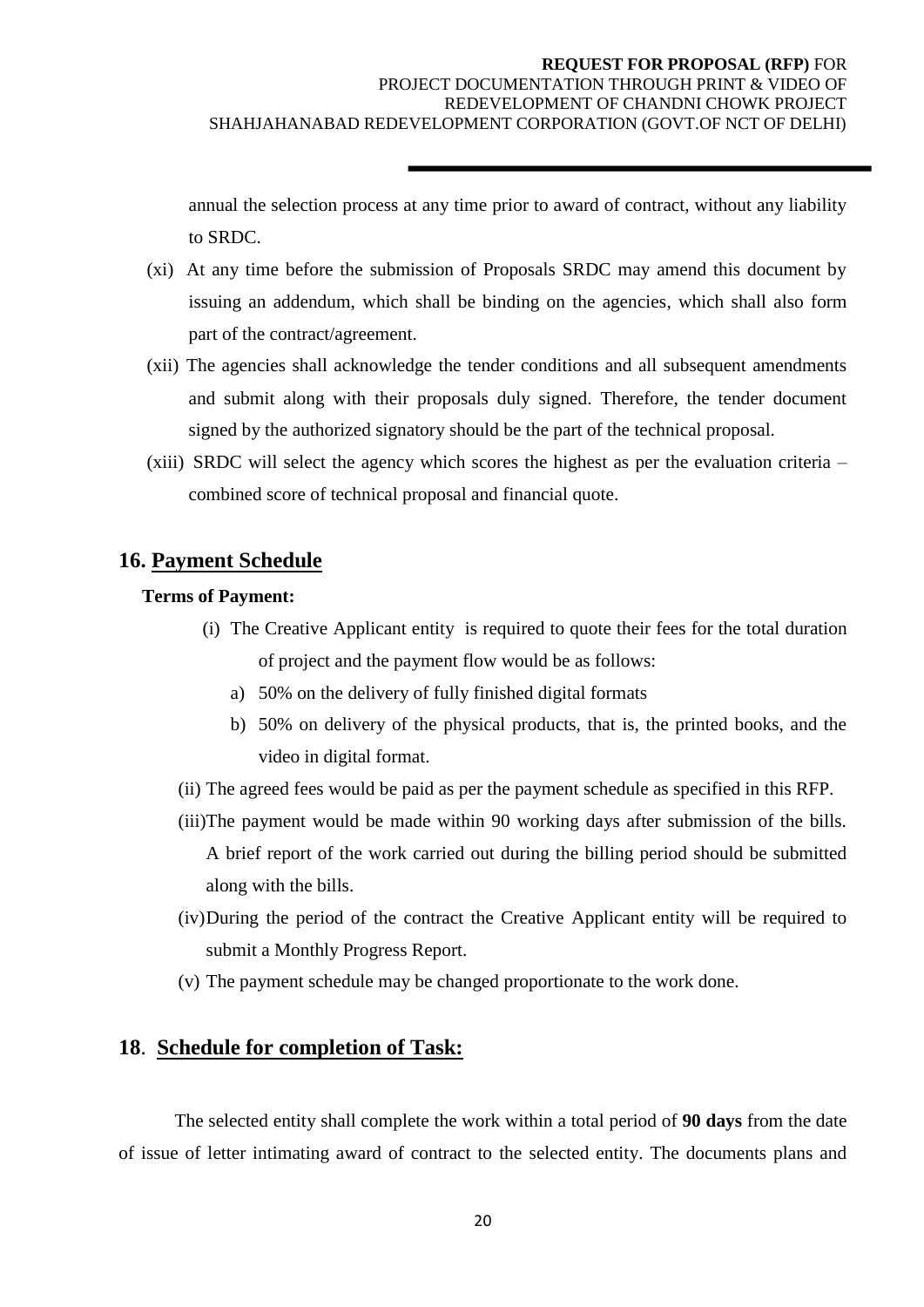other detailed drawing have to be submitted as and when required. No extra payment shall be made for repeated/revised work.

Requirement of all documents have to be fulfilled as per direction of General Manager (SRDC). No perks & wages shall be paid for official visit at site and other offices related to this project. Contract can be terminated if work is not found satisfactory to SRDC, and no payment whatsoever, shall be made in lieu of the work.

RFP document can be downloaded from the website of SRDC ([http://www.srdc.delhigovt.nic.in\)](http://www.srdc.delhigovt.nic.in/), or can be collected from the office. **Technical & Financial Bids** shall be submitted in a sealed cover (separate envelop), complete in all respects, and subscribed **"Request for Proposal** for appointment for Project Documentation through Print & Video of Redevelopment of Chandni Chowk Project" be either dropped in boxes placed at office of **Shahjahanabad Redevelopment Corporation, 2nd Floor, A-Wing, Vikas Bhawan II, Upper Bela Road, Civil Lines, New Delhi-110054** on any working days between 11:00 AM to 03:00 PM from  $24^{th}$  July to  $07^{th}$  August, 2020 or reach by courier or post by 03:00 PM on 07th August, 2020 at **SHAHJAHANABAD REDEVELOPMENT CORPORATION, 2ND FLOOR, A-WING, VIKAS BHAWAN II, UPPER BELA ROAD, CIVIL LINES, NEW DELHI-110054"**. The applications received after due date and time will not be entertained. No extension in date and time shall be granted.

 For any enquiry contact at Tele +91-11-23813268 during office hours or at Email [srdc.delhi.gov@gmail.com](mailto:srdc.delhi.gov@gmail.com).

> **General Manager SHAHJAHANABAD REDEVELOPMENT CORPORATION**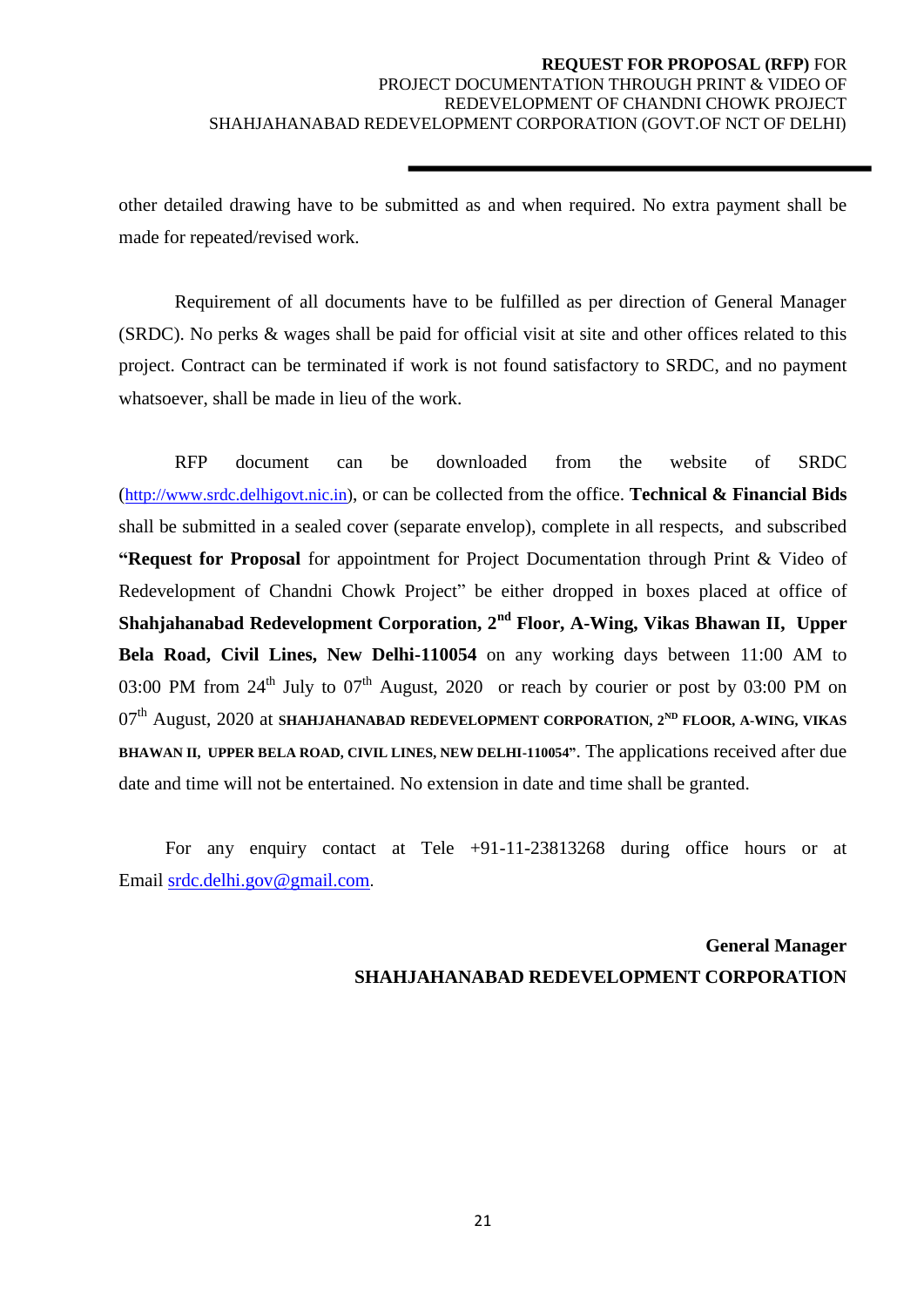## $\mathbf{Form} - "A"$

# **Request for Proposal (RFP) Questionnaire**

| 1              | Name of Applicant:                                                                       |
|----------------|------------------------------------------------------------------------------------------|
| $\overline{2}$ | State the structure of the applicant's organization :                                    |
|                | (applicants to indicate as appropriate)                                                  |
|                | Public Sector Organization/Educational Institute                                         |
|                | Individual company                                                                       |
|                | Firm                                                                                     |
|                | Consortium                                                                               |
| 3              | Individual applicant or lead member (in case of consortium) to provide this information: |
|                | 1. Name of the company / firm:                                                           |
|                | 2. Individual applicant company / lead member of consortium:                             |
|                | 3. Legal status of company:                                                              |
|                | 4. Registration No. with the Country of Registration:                                    |
|                | 5. Year of Registration:                                                                 |
|                | 6. Registered address:                                                                   |
|                | 7. Principal place of business:                                                          |
|                | 8. Address of Branch Offices (own):                                                      |
|                | 9. Whether wholly/partially owned subsidiary of foreign company: Yes/No (give            |
|                | details)                                                                                 |
|                | 10. Name and address of Principal/Parent Company (if applicable) :                       |
|                | 11. Name of contact person:                                                              |
|                | 12. Contact person's designation:                                                        |
|                | 13. Address, telephone, fax no., email address of contact person:                        |
|                | 14. Name of contact person (at Delhi Office if any):                                     |
|                | 15. Contact person's designation (at Delhi Office if any):                               |
|                | 16. Address, telephone, fax no., email of contact person (at Delhi Office if any):       |
| $\overline{4}$ | For applicants who are in consortium, state the following information for each member of |
|                | consortium (include additional sheet if required):                                       |
|                | 1. Name of Company / Firm:                                                               |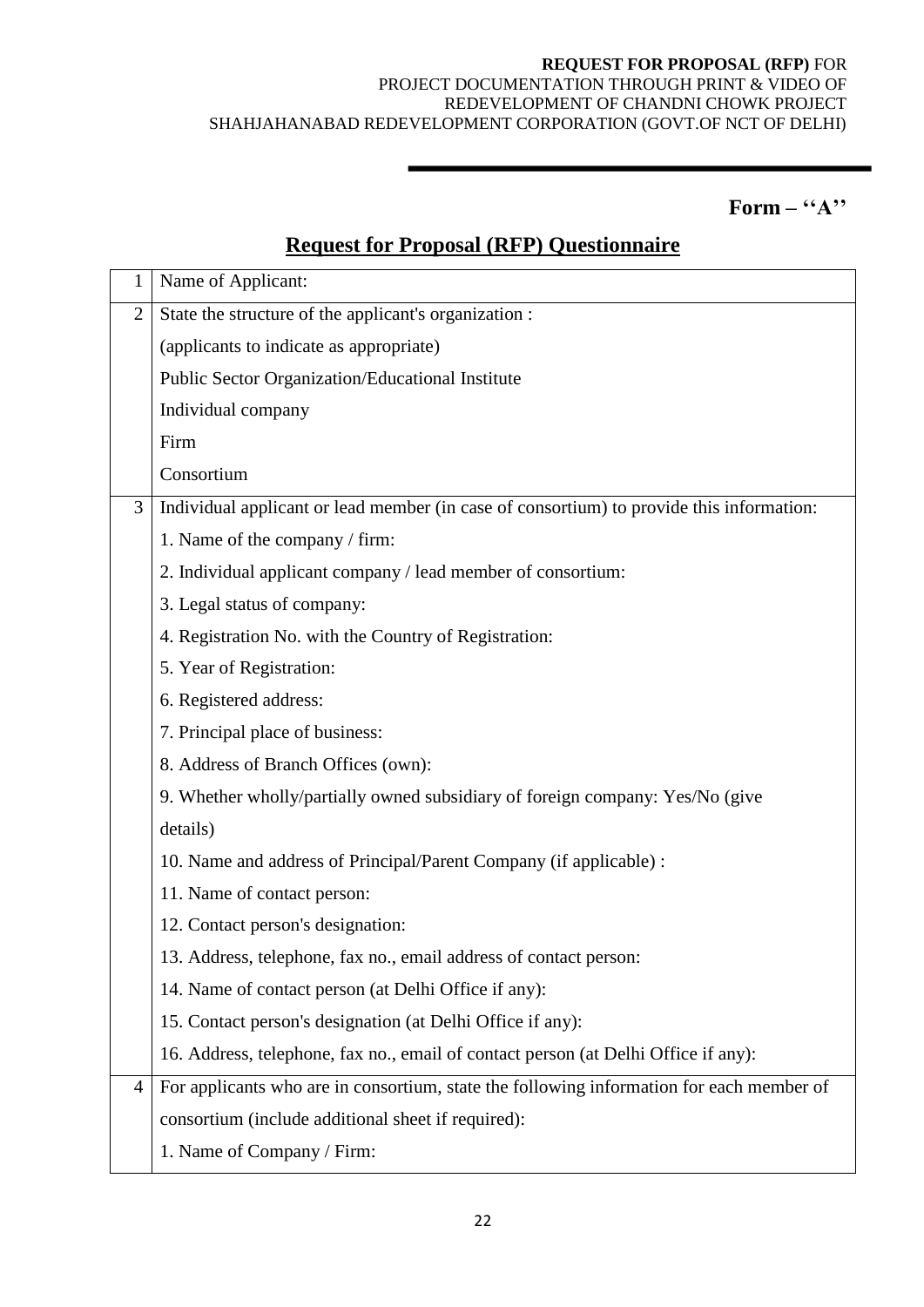## **REQUEST FOR PROPOSAL (RFP)** FOR

#### PROJECT DOCUMENTATION THROUGH PRINT & VIDEO OF REDEVELOPMENT OF CHANDNI CHOWK PROJECT SHAHJAHANABAD REDEVELOPMENT CORPORATION (GOVT.OF NCT OF DELHI)

|   | 2. Legal status of company:                                                            |
|---|----------------------------------------------------------------------------------------|
|   | 3. Registration No. with the Country of Registration:                                  |
|   | 4. Year of Registration:                                                               |
|   | 5. Registered Address:                                                                 |
|   | 6. Principal Place of Business:                                                        |
|   | 7. Address of Branch Offices (own):                                                    |
|   | 8. Whether wholly owned subsidiary or foreign company: Yes/No                          |
|   | 9. Name and address of Principal/Parent Company (if applicable) :                      |
|   | 10. Name of contact person:                                                            |
|   | 11. Contact person's designation:                                                      |
|   | 12. Address, telephone, fax no., email address of contact person:                      |
|   | 13. Name of contact person (at Delhi Office if any):                                   |
|   | 14. Contact person's designation (at Delhi Office if any):                             |
|   | 15. Address, telephone, fax no., email of contact person (at Delhi Office if any)      |
| 5 | Does EOI application contain the Board Resolution/Power of Attorney/ Authority Letter, |
|   | which empowers the person or persons to sign the letter of application?                |
|   | Yes/No                                                                                 |
|   | If no, give reasons                                                                    |
| 6 | State the number of years the applicant (or each constituent member of consortium) has |
|   | been in business under the business name appearing in the answer to question 3 and 4   |
|   | above.                                                                                 |
|   | No. of years                                                                           |
|   |                                                                                        |
| 7 | State the number of years the applicant (or each constituent member of consortium) has |
|   | been in business undertaking work similar in scope and nature of work for which        |
|   | shortlisting is sought                                                                 |
|   | No. of years                                                                           |
| 8 | Individual applicant / each member of consortium should compile a list showing their   |
|   | previous experience of work in prescribed proforma in the manner and for the period    |
|   | indicated in the proforma (attach separate sheets, if required)                        |
|   |                                                                                        |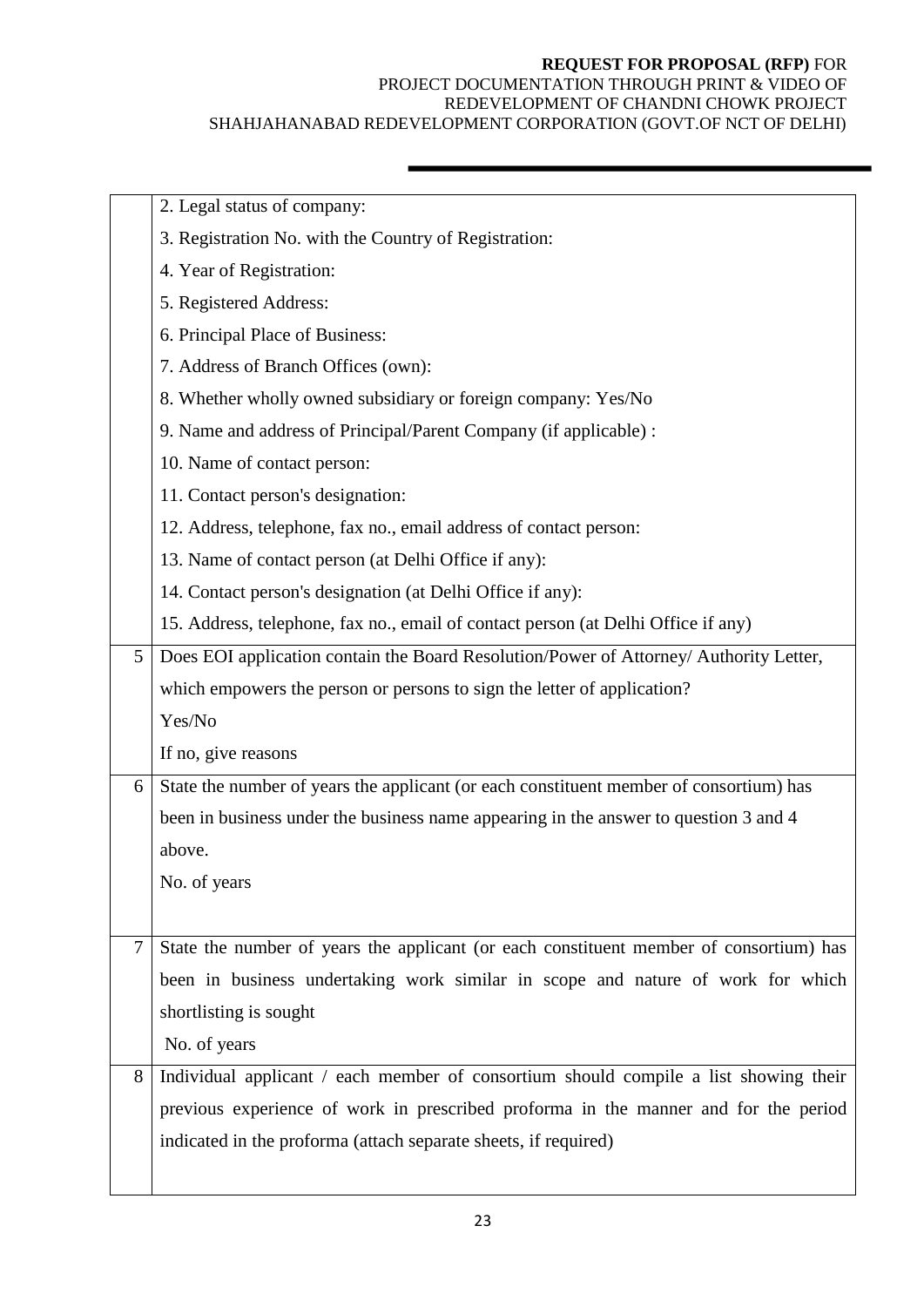|   | Do you authorize SRDC to make enquires with any of the clients listed by the applicant?    |
|---|--------------------------------------------------------------------------------------------|
|   | Yes/No                                                                                     |
|   | Have you (each constituent member in case of consortium) provided information regarding    |
|   | previous experience of work in the prescribed Proformas?                                   |
|   | Yes/No                                                                                     |
| 9 | Whether Individual applicant or members of consortium have in-house facility of all        |
|   | services and related staff?                                                                |
|   | Yes/No                                                                                     |
|   | If no, whether necessary legal agreements with various services consultancy organizations  |
|   | for a period of <b>minimum 3 years</b> from date of application are attached with this RFP |
|   | application?                                                                               |
|   | Yes/No                                                                                     |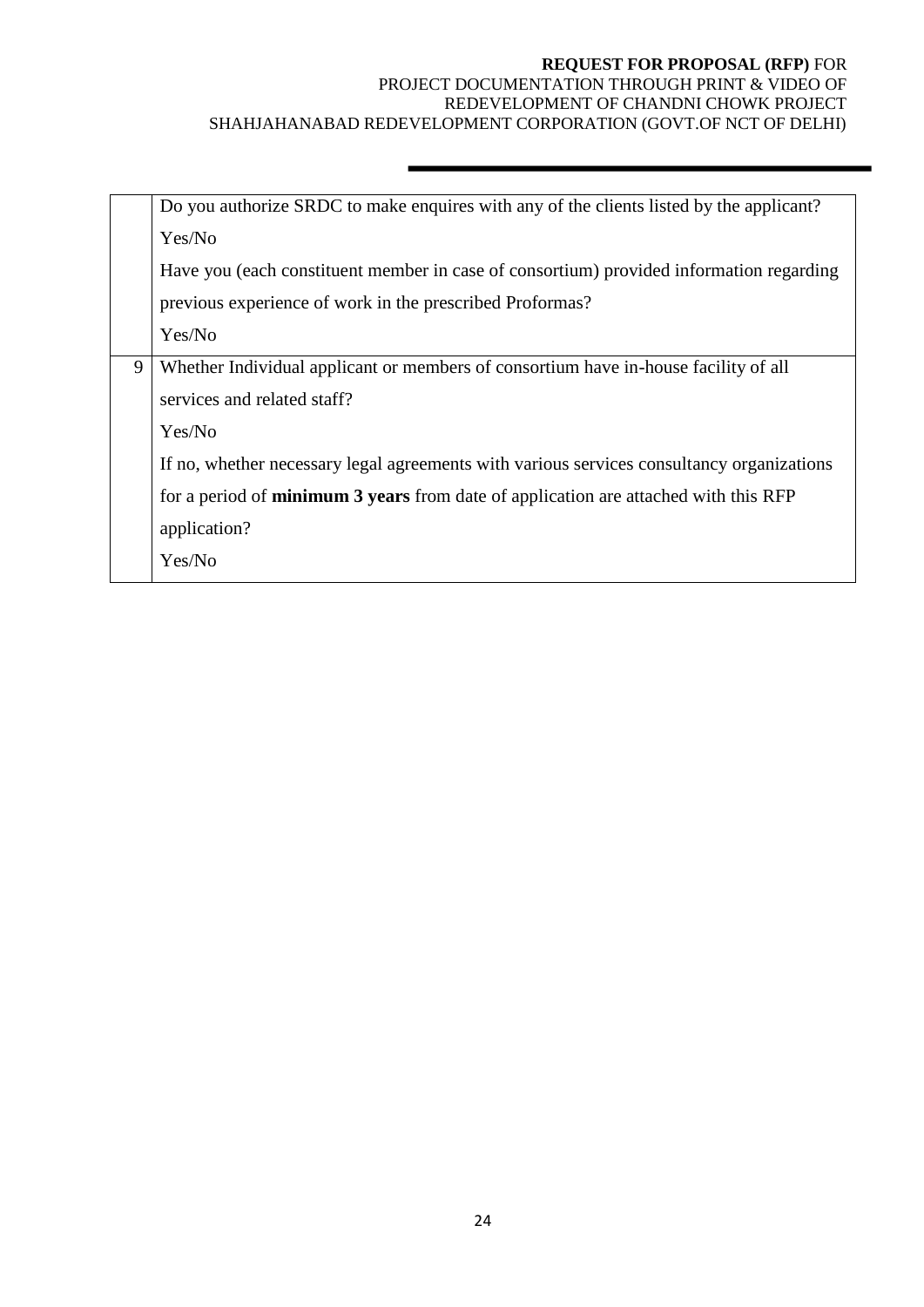## **FORM-"B"**

## **Applicant"s Experience: Details of major works**

(Details of major works **(maximum ten)** executed during the last 05 years that **may support evaluation criterion at Annexure C)**

Name of Applicant Entity (Company/Firm etc):

| <b>SI</b><br>No. | Name<br>of<br>Work | Relevant<br><b>Evaluation</b><br><b>Criterion</b> | <b>Address</b><br>and<br>contact<br>detail of<br>client | Date of<br>award<br>and<br>completi<br><b>on</b> | <b>Whether</b><br>participated<br>as single<br>firm/Lead<br>member of<br>consortium | Project<br>Cost<br>(Rupees<br>in<br>crores*) | Cost of<br>consultanc<br>y<br>work<br>(Rupees<br>in crores) | Project<br>area<br>(Acres) | <b>Curren</b><br><b>Status</b><br>of<br>the<br>Project |
|------------------|--------------------|---------------------------------------------------|---------------------------------------------------------|--------------------------------------------------|-------------------------------------------------------------------------------------|----------------------------------------------|-------------------------------------------------------------|----------------------------|--------------------------------------------------------|
|                  |                    |                                                   |                                                         |                                                  |                                                                                     |                                              |                                                             |                            |                                                        |
|                  |                    |                                                   |                                                         |                                                  |                                                                                     |                                              |                                                             |                            |                                                        |
|                  |                    |                                                   |                                                         |                                                  |                                                                                     |                                              |                                                             |                            |                                                        |
|                  |                    |                                                   |                                                         |                                                  |                                                                                     |                                              |                                                             |                            |                                                        |

#### **Note:**

**\* 1 Crore = 10 Million**

- The information is to be given by individual applicant or each member of the consortium including lead member separately.

- The list of works is to be compiled as per the format above giving reference to specific evaluation criterion for which the work is being listed.

- Copy of supporting documents (in the form of self-attested certificates / agreements / appointment orders / contract / certification provided by the Project owners) should be enclosed.

- Where currency conversion is used, specify the exchange rate and its date.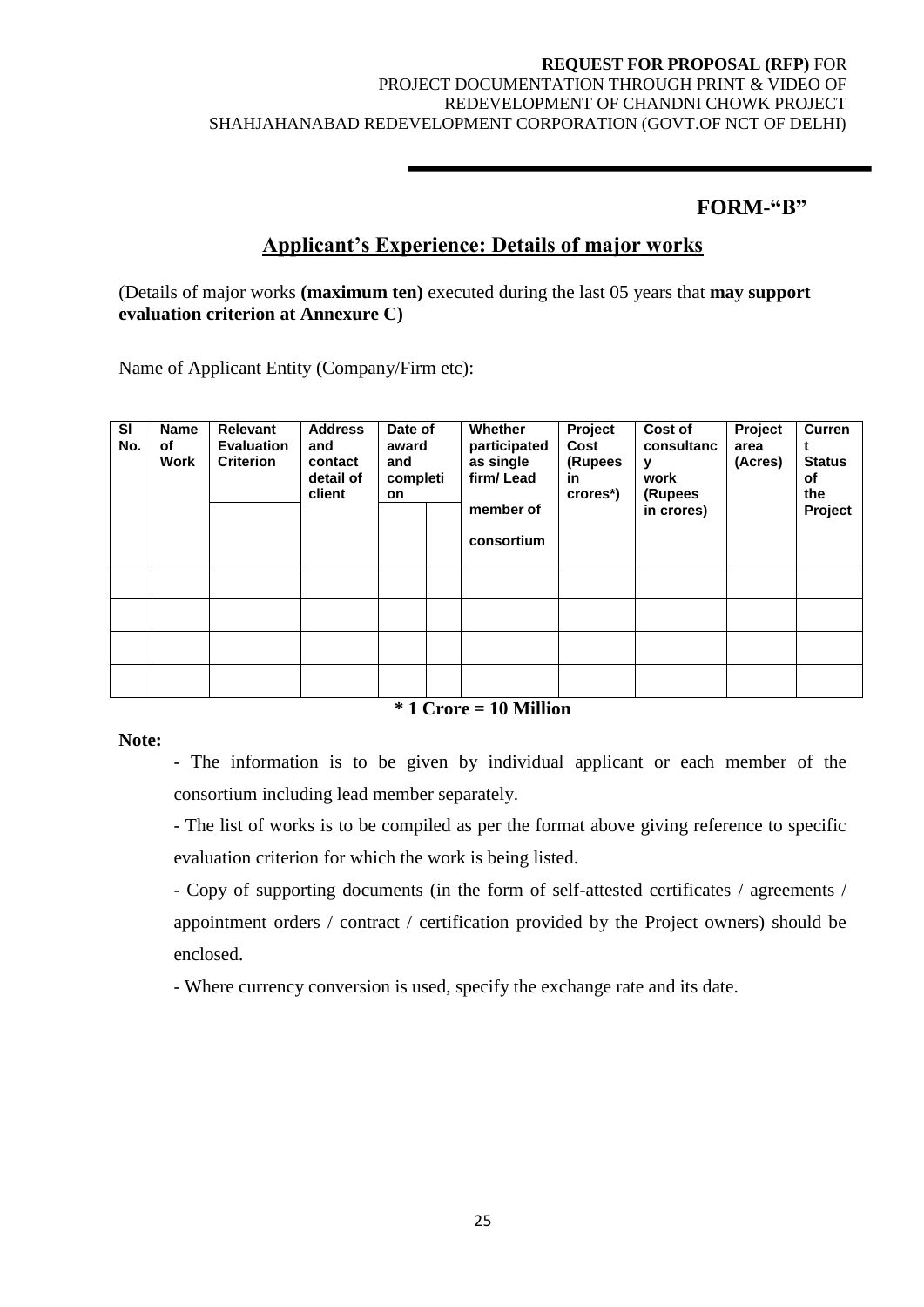## **FORM-"C"**

| S.No         | Name of           | Owner or     | Cost of                 | Date of    | <b>Stipulated</b> | Up to date       | Cost of | <b>Slow</b> | Name &            | <b>Remark</b> |
|--------------|-------------------|--------------|-------------------------|------------|-------------------|------------------|---------|-------------|-------------------|---------------|
|              | work/             | sponsoring   | in                      | Commencem  | date of           | percentage       | balance | progress    | address/          |               |
|              | Project           | Organization | <b>Crores</b>           | ent as per | completion        | progress of work | work    | if any      | telephone no.     |               |
|              | $\boldsymbol{\&}$ |              |                         | contract   |                   |                  |         | reasons     | of Executive      |               |
|              | location          |              |                         |            |                   |                  |         | there of    | Engineer/         |               |
|              |                   |              |                         |            |                   |                  |         |             | Project           |               |
|              |                   |              |                         |            |                   |                  |         |             | <b>Manager or</b> |               |
|              |                   |              |                         |            |                   |                  |         |             | equivalent to     |               |
|              |                   |              |                         |            |                   |                  |         |             | whom              |               |
|              |                   |              |                         |            |                   |                  |         |             | reference may     |               |
|              |                   |              |                         |            |                   |                  |         |             | be made           |               |
| $\mathbf{1}$ | $\overline{2}$    | 3            | $\overline{\mathbf{4}}$ | 5          | 6                 | 7                | 8       | 9           | 10                | 11            |
|              |                   |              |                         |            |                   |                  |         |             |                   |               |

### **WORK UNDER EXECUTION OR AWARDED**

Indicate reasons for slow progress whether it was due to financial problems, change of drawings/details, non-workable quoted rates, increase in quantities/ delay on the part of construction agency/site hindrances/delay in feedback from other agencies required for design/any other reasons to be stated.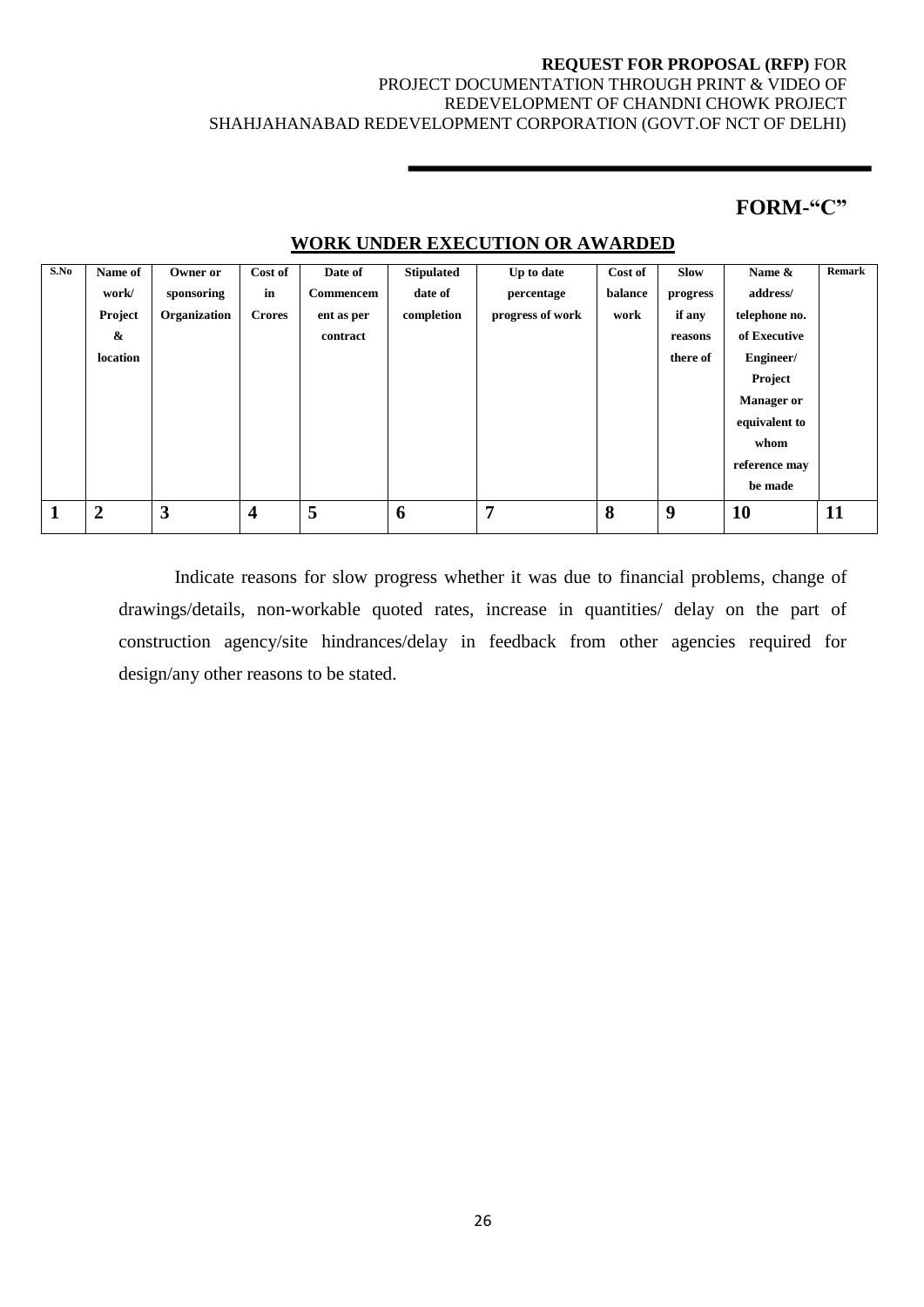#### **REQUEST FOR PROPOSAL (RFP)** FOR

#### PROJECT DOCUMENTATION THROUGH PRINT & VIDEO OF REDEVELOPMENT OF CHANDNI CHOWK PROJECT SHAHJAHANABAD REDEVELOPMENT CORPORATION (GOVT.OF NCT OF DELHI)

## **Form-"D"**

#### **STRUCTURE & ORGANIZATION**

- 1. NAME & Address of the Applicant
- 2. Telephone No./Telex No./ Fax No./e-mail I.D
- 3. Legal status of the applicant (attach copies of original Document defining the legal status). (a) A proprietary firm (b) A firm in partnership
	- (c) A limited company or Corporation
- 4. Particulars of registration with various Government bodies (attach attested photocopy)

## **Organizations where Registration done**

- **i) ii) iii)**
- 5. Name & Titles of Director & Officers with designation to be concerned with this work and job responsibilities.
- 6. Designation of individual authorized to act for the organization.
- 7. Was the applicant ever required to suspend consultancy work for a period of more than six months continuously after commencement of the instruction? If so, give the name of the project and reasons of suspension of work/consultancy work.
- 8. Has the applicant or any consultant partner in case of partnership firm, ever abandoned the awarded work before its completion? If so, give name of the project and reasons for abandonment.
- 9. Has the applicant or any consultant partner in case of partnership firm, ever been debarred / black listed for tendering in any organization at any time? If so, give details.
- 10. Has the applicant, or any constituent partner in case of partnership firm, ever been convicted by a court of law? If so, give details.
- 11. In which field of consultancy work the applicant has Specialization and interest?
- 12. Any other information considered necessary but not included above.

## **SIGNATURE OF APPLICANT(S)**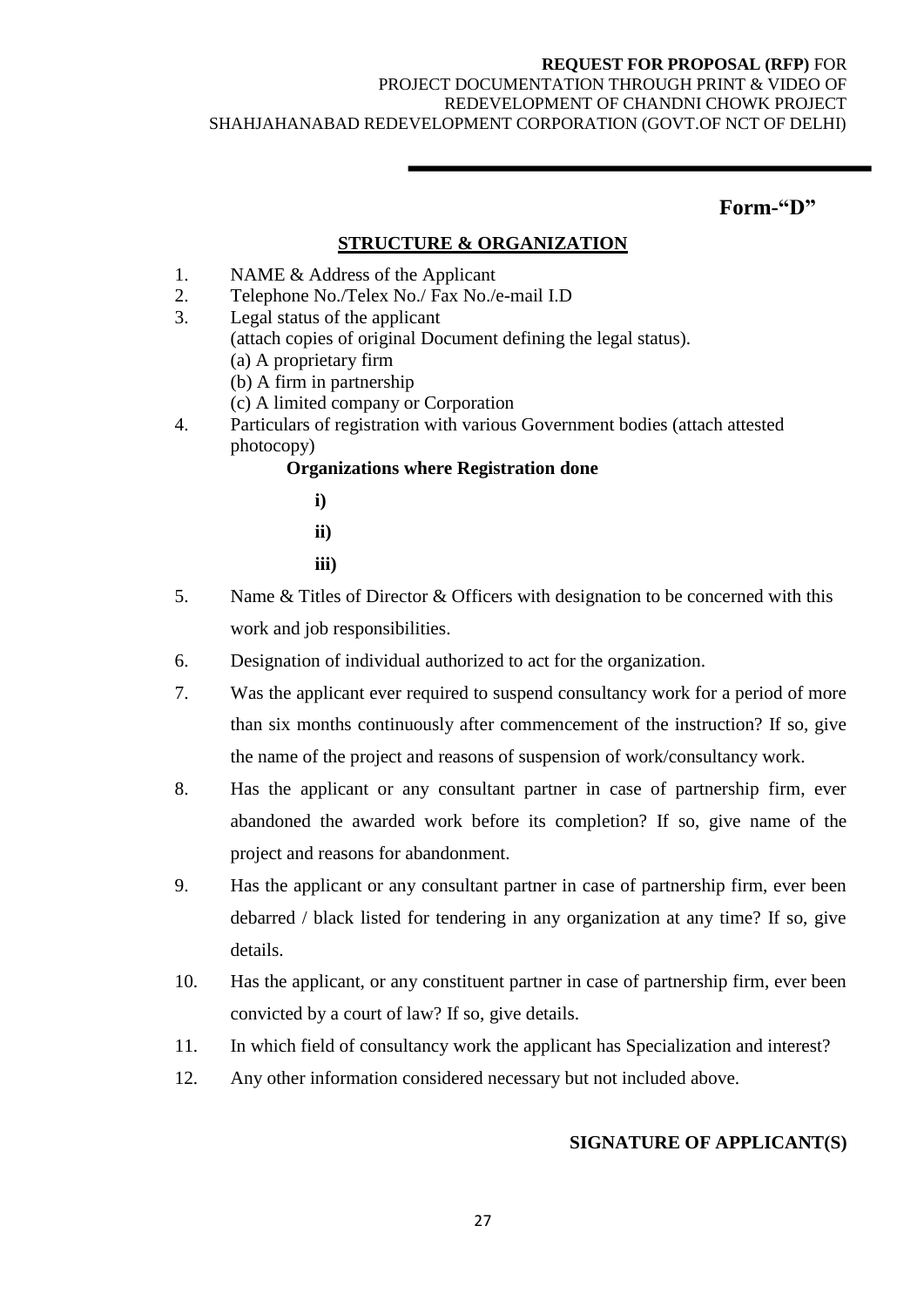## **Form- "D-1"**

## **DETAIL OF TECHNICAL & ADMINISTRATIVE PERSONEL TO EMPLOYED FOR THE WORK**

| S.No | <b>Designation</b> | <b>Number</b> | <b>Name</b> | Qualification | <b>Profession at</b> | How these would  | <b>Remark</b> |
|------|--------------------|---------------|-------------|---------------|----------------------|------------------|---------------|
|      |                    | available for |             |               | experience           | be involved in   |               |
|      |                    | this work     |             |               | and details of       | the work         |               |
|      |                    |               |             |               | work carried         | (Full/Part Time) |               |
|      |                    |               |             |               | out.                 |                  |               |
|      |                    |               |             |               |                      |                  |               |
|      |                    |               |             |               |                      |                  |               |

## **Applicants' Management Structure with Details of Key Personnel**

Individual Applicants should provide details of the company's ownership, current management structure, details of key personnel and its principal's management, organization structure, details of key personnel on separate sheet.

## **CVs of staff available with Applicants/each constituent member of consortium**

Individual applicants or each constituent member of consortium thereof must indicate the key professional staff employed (as on date of issue of RFP notice) in following indicative categories:

| Specialization | More than 15<br>vears'<br>experience | More than 7 up to<br>15 years' experience | 1 to 7 years'<br>experience |
|----------------|--------------------------------------|-------------------------------------------|-----------------------------|
|                |                                      |                                           |                             |

#### **Note:**

- The above field of specialization is indicative. Applicants may add the field of specialization as per their experience.

- Maximum two-page CV of each main member and key expert shall be furnished.

- CVs of the executive head of the Applicants /lead member of consortium and all other main members and key experts should contain the following heads:

- 1 . Qualifications
- 2. Experience in years (separately for each individual field of expertise if more than one)
- 3. Name, nature, size of similar works handled and responsibility therein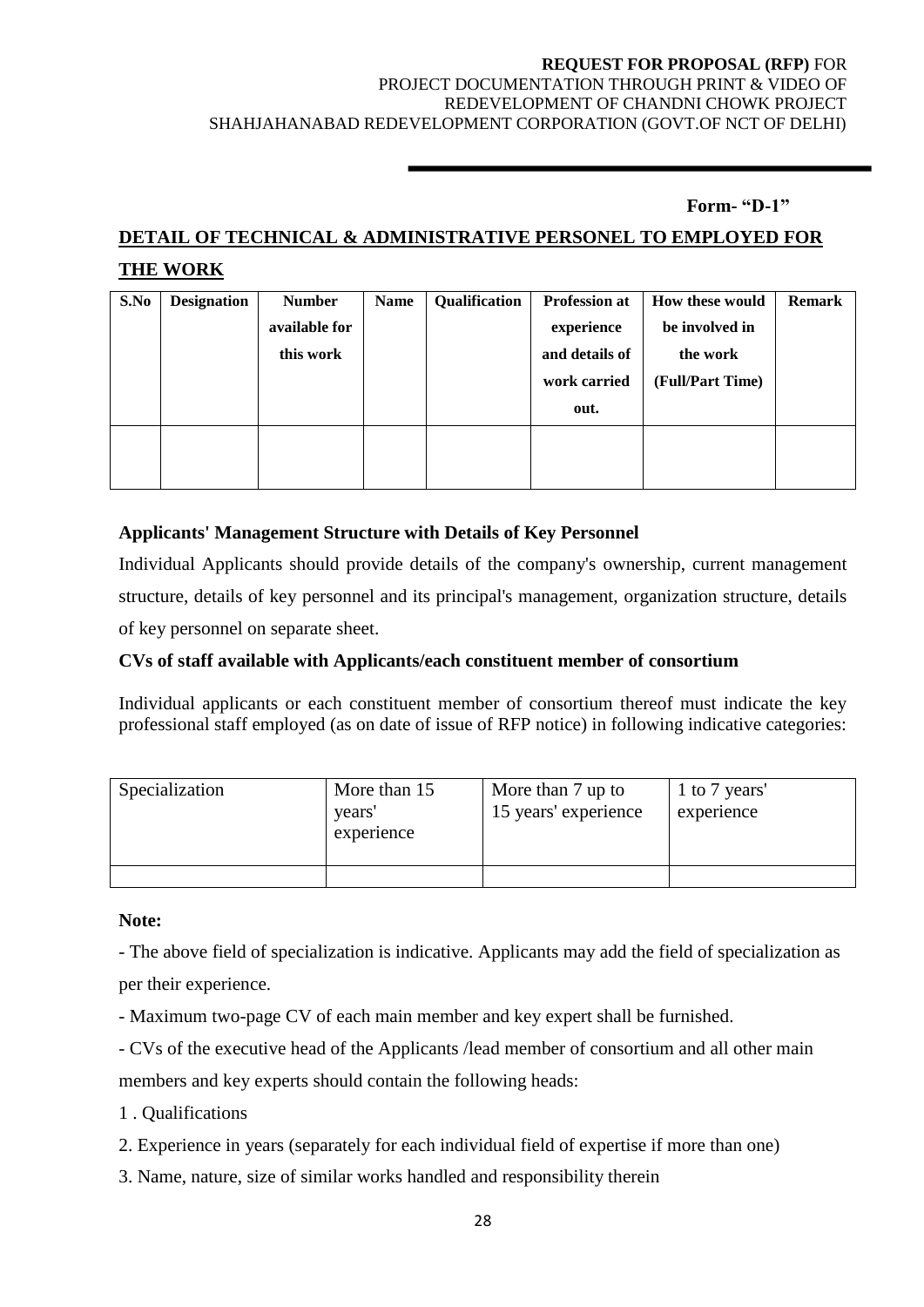4. Publications

- 5. Personal awards and recognition
- 6. Professional memberships
- 7. Other professional involvements (in fields of expertise)
- (Please attach proofs thereof at all places)

**SIGNATURE OF APPLICANT(S)**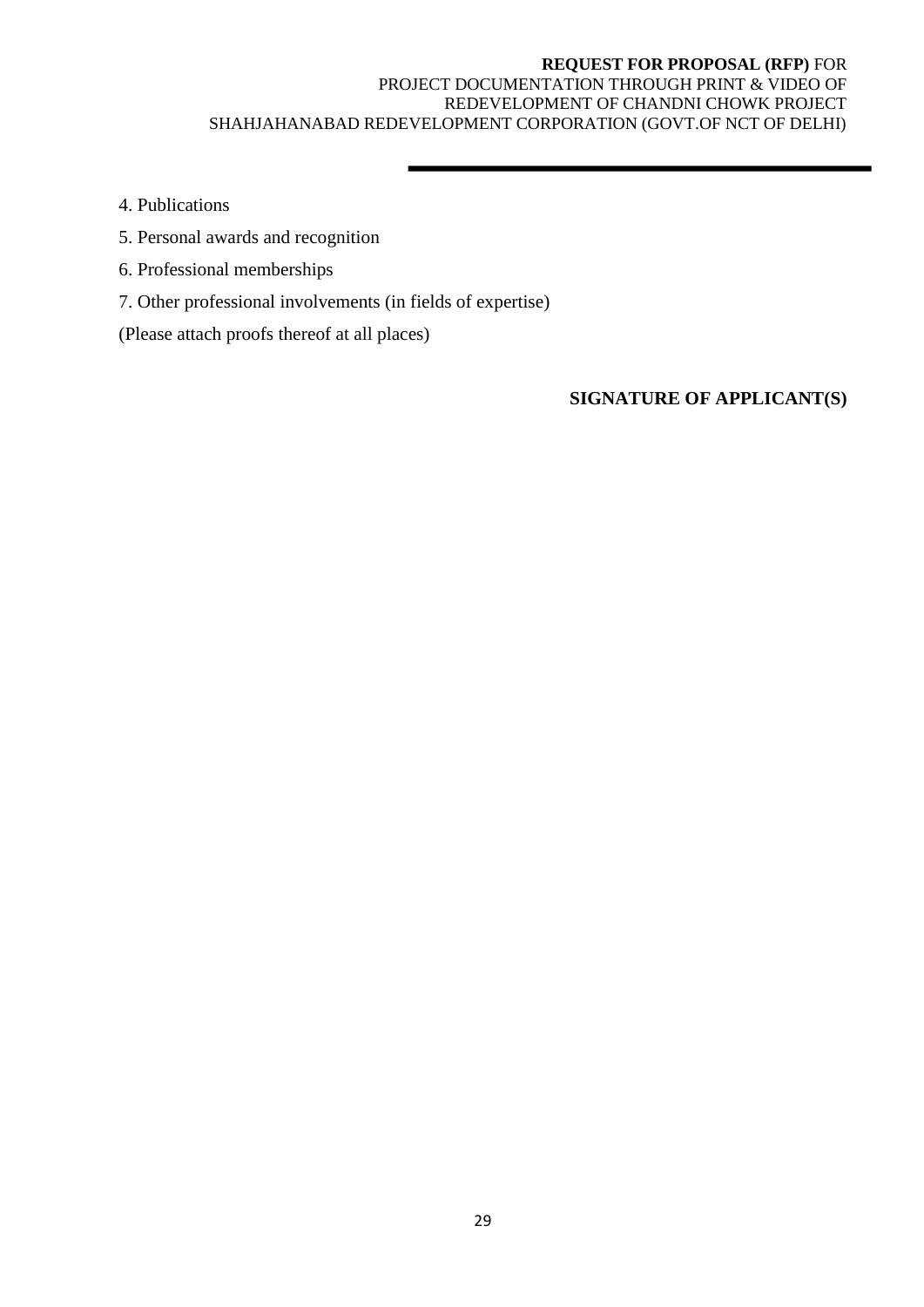#### **FORM - "E"**

## **FINANCIAL INFORMATION**

**1. Financial Analysis:- Details to be furnished duly supported by figures in balance sheet/profit & loss account for the last five year duly certified by the Chartered Accountant, as submitted by the applicant to the Income Tax Department (Copies to be attached).**

| <b>Items</b>                 | 2014-15 | 2015-16 | 2016-17 | 2017-18 | 2018-19 |
|------------------------------|---------|---------|---------|---------|---------|
| <b>Gross Annual Turnover</b> |         |         |         |         |         |
|                              |         |         |         |         |         |
| Profit/Loss                  |         |         |         |         |         |
| Net worth                    |         |         |         |         |         |

Certified that the figure shown above are correct and are base on Balance Sheet/Profit & Loss account for the respective years as submitted by the applicant to the Income Tax Department.

#### **SIGNATURE OF APPLICANT(S)**

 **Date: --------**

**Signature for Chartered Accountant with seal Date ………..**

**\* Note: Attach proof of the financial statements certified by the auditor**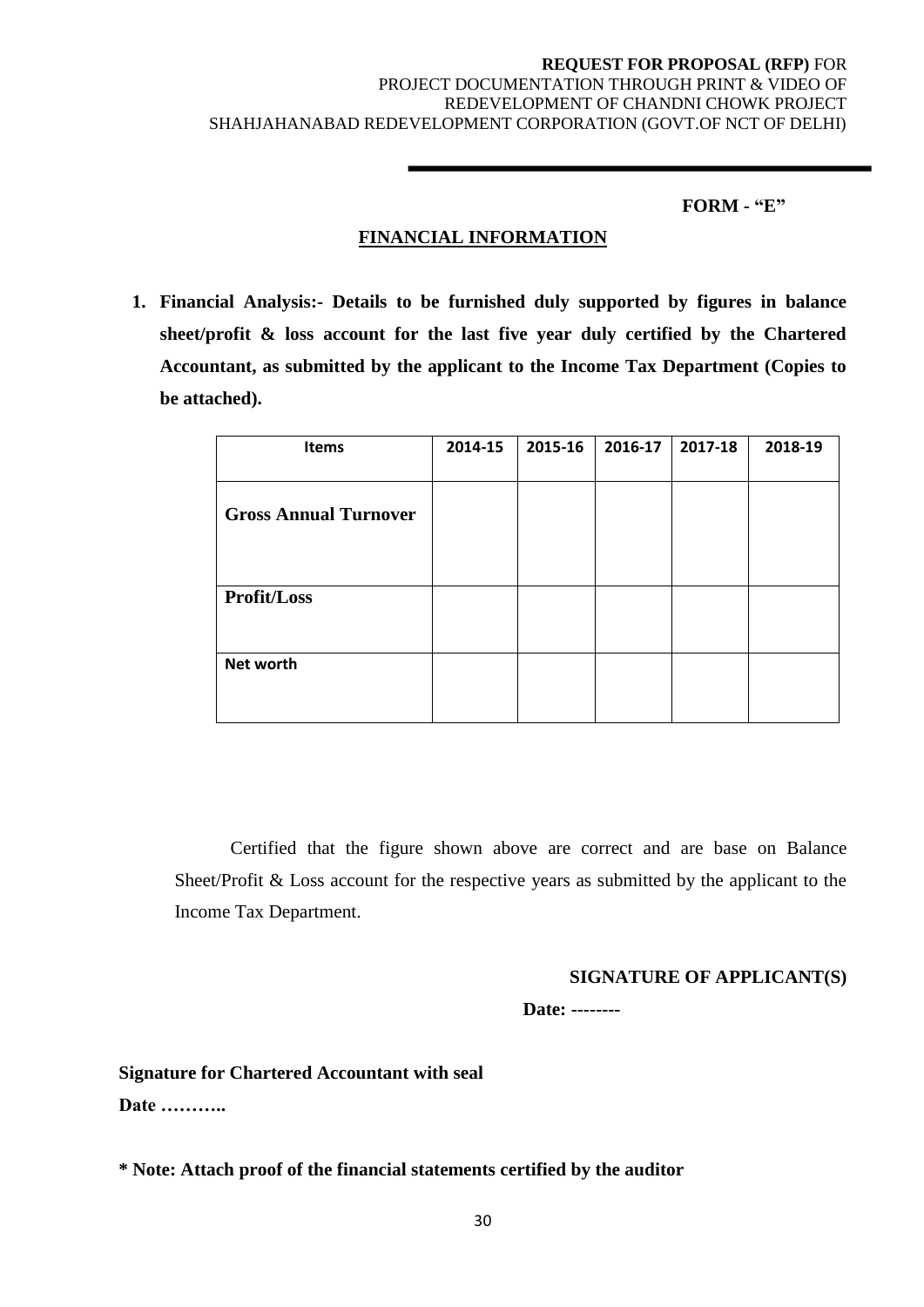#### **REQUEST FOR PROPOSAL (RFP)** FOR

### PROJECT DOCUMENTATION THROUGH PRINT & VIDEO OF REDEVELOPMENT OF CHANDNI CHOWK PROJECT SHAHJAHANABAD REDEVELOPMENT CORPORATION (GOVT.OF NCT OF DELHI)

**Form – "F"**

## **Applicant"s Accomplishments in the last 05 years**

Name of Company/Firm: List of Awards conferred:

| Sl.<br>No. | Name & country of<br>Award | Work for which<br>Awarded | <b>Year of award</b> | Prize<br>(Rupees in Lacs) |
|------------|----------------------------|---------------------------|----------------------|---------------------------|
|            |                            |                           |                      |                           |
|            |                            |                           |                      |                           |
|            |                            |                           |                      |                           |

Project Competitions Won:

| SI<br>No. | Name of<br>Work | <b>Address</b><br>and<br>contact<br>detail of<br>client | Date of<br>award and<br>completion | Whether<br>participated<br>as single<br>firm/Lead<br>member of<br>consortium | Prize<br>money<br>(Rupees<br>$in$ $lacs)$ | Project<br>Cost<br>(Rupees<br>in<br>crores) | Cost of<br>consultancy<br>work<br>(Rupees<br>in crores) | Project<br>area<br>(Acres) | <b>Current</b><br><b>Status</b><br>of<br>the<br>Project |
|-----------|-----------------|---------------------------------------------------------|------------------------------------|------------------------------------------------------------------------------|-------------------------------------------|---------------------------------------------|---------------------------------------------------------|----------------------------|---------------------------------------------------------|
|           |                 |                                                         |                                    |                                                                              |                                           |                                             |                                                         |                            |                                                         |
|           |                 |                                                         |                                    |                                                                              |                                           |                                             |                                                         |                            |                                                         |
|           |                 |                                                         |                                    |                                                                              |                                           |                                             |                                                         |                            |                                                         |
|           |                 |                                                         |                                    |                                                                              |                                           |                                             |                                                         |                            |                                                         |

Innovations established (through published research or projects executed):

| SI.<br>No. | Acknowledged<br><b>Innovation</b> | <b>Patent</b><br>No. if<br>any | <b>Name of</b><br>Project/Journal | <b>Address and</b><br>contact detail of<br>client/Journal<br>volume | <b>Current Status</b><br>οf<br>the Project |
|------------|-----------------------------------|--------------------------------|-----------------------------------|---------------------------------------------------------------------|--------------------------------------------|
|            |                                   |                                |                                   |                                                                     |                                            |
|            |                                   |                                |                                   |                                                                     |                                            |
|            |                                   |                                |                                   |                                                                     |                                            |

*Narrative description of Innovation:*

#### *Description of actual services provided with in the assignment:*

**Note:**- The information is to be given by individual applicant or each member of the consortium including the lead member separately.

- The List of Accomplishments to be compiled as per the format above.

- Copy of supporting documents (in the form of certificates received) should be enclosed.

#### **SIGNATURE OF APPLICANT(S)**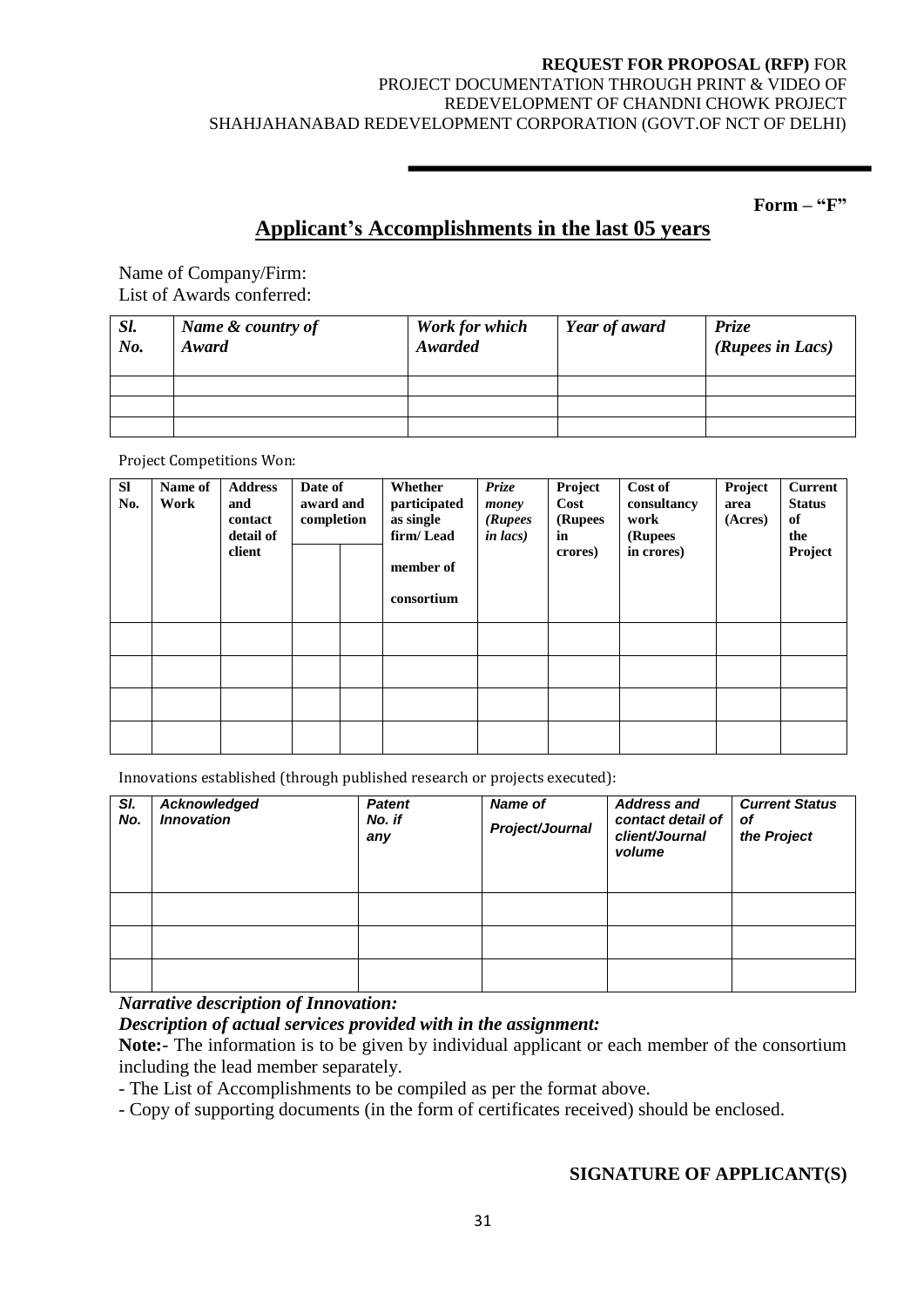**Form – "G"**

## **Applicant"s Experience: Project Sheet**

(For each project, subject to a maximum of 10 projects ) Firm's Name:

| $\mathbf{1}$            | <b>Project Name:</b>                                                                          |
|-------------------------|-----------------------------------------------------------------------------------------------|
| $\overline{2}$          | <b>Country:</b>                                                                               |
|                         | Location within country:                                                                      |
| 3                       | Name of client                                                                                |
| $\overline{\mathbf{4}}$ | <b>Address:</b>                                                                               |
| 5                       | Name of contact person:                                                                       |
|                         | <b>Title:</b>                                                                                 |
|                         | <b>Telephone no: Email:</b>                                                                   |
| 6                       | Approx. value of contract (Rupees in crores):                                                 |
| 7                       | Approx. value of the services provided by your firm under the contract (Rupees in<br>crores): |
| 8                       | <b>Start date (month /Year):</b>                                                              |
|                         | Completion date (month/year):                                                                 |
| 9                       | <b>Duration of assignment (months):</b>                                                       |
| 10                      | Total No. of staff-months of the assignment:                                                  |
| 11                      | Name of associated consultants, if any:                                                       |
| 12                      | No. of professional staff-months provided by associated consultants:                          |
| 13                      | Name of senior professional staff of your firm involved and functions performed:              |
|                         | (indicate most significant                                                                    |
|                         | profiles such as project Director/ Coordinator, Team Leader)                                  |
| 14                      | Narrative description of project and its nature:                                              |
| 15                      | Total campus area (in acres):                                                                 |
| 16                      | Total covered area (in sq.mts.):                                                              |
|                         | (give separate information about actual built up / under construction and proposed)           |
| 17                      | Brief description of the general specifications of the special features:                      |
| 18                      | green technologies /features used:                                                            |
| <b>BT</b>               |                                                                                               |

**Note:**

- The information is to be given by individual applicant or each member of the consortium including lead member separately.

- Copy of supporting documents (in the form of certificates received) should be enclosed.

- Where currency conversion is used, specify the exchange rate and its date

## **SIGNATURE OF APPLICANT(S)**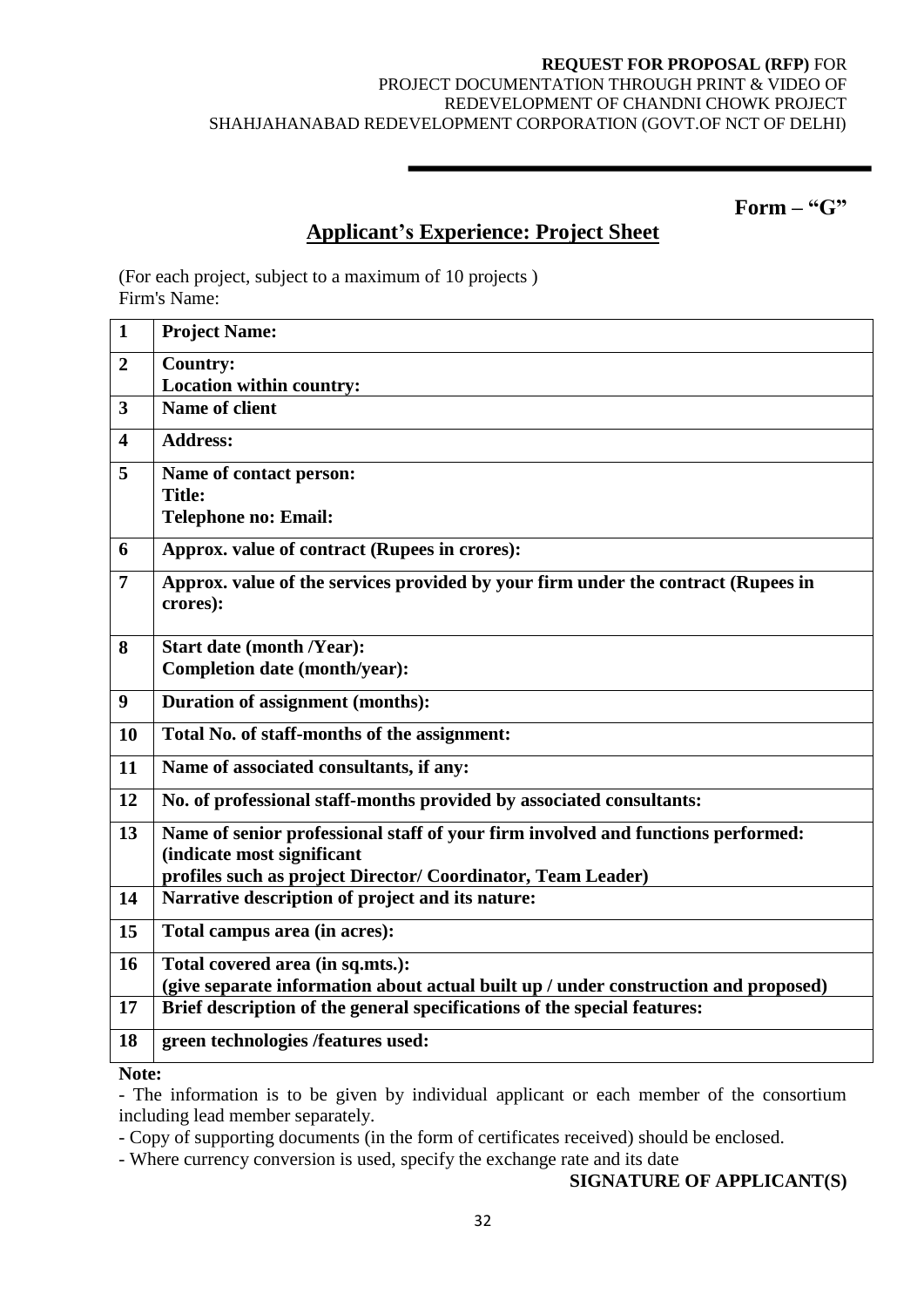### 5. **Validity of Tender**:

 The tender / EOI documents must remain valid up to 90 days from the date of opening of tenders.

### 6. **Opening of Tenders**:

- 7. Financial / Price Bids of only those applicant entity shall be opened who are found qualified as per the Clause No. 5(i). The date and time of opening of Financial Bid shall be intimated separately.
- 8. The representatives of the applicant entity may attend the opening of Financial / Price Bids along with letter of Authority from the respective applicant entity.

#### 9. **Acceptance Procedure**:

 The Consultant shall have to submit at his cost and expense, the list of deliverables at initial stage to SRDC for acceptance.

#### 10. **Pre-Bid Meeting**:

 The pre-Bid Meeting will be held on **29th July, 2020 at 02:00 PM to 02:30 PM** in the Conference Hall, **Shahjahanabad Redevelopment Corporation, 2nd Floor, A-Wing, Vikas Bhawan II, Upper Bela Road, Civil Lines, New Delhi-110054** for any clarification about the requisite documents.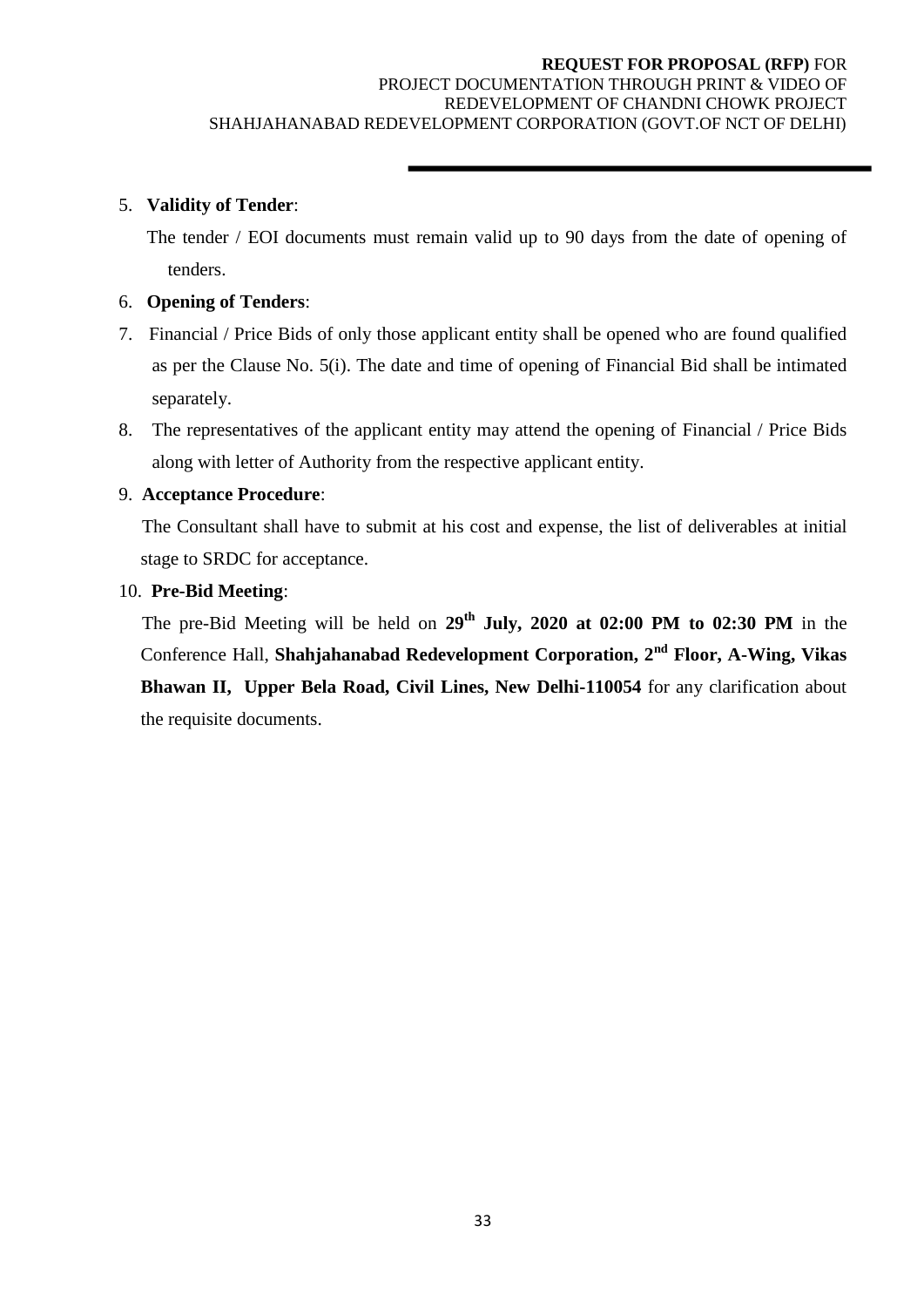## **REQUEST FOR PROPOSAL (RFP)** FOR

### PROJECT DOCUMENTATION THROUGH PRINT & VIDEO OF REDEVELOPMENT OF CHANDNI CHOWK PROJECT SHAHJAHANABAD REDEVELOPMENT CORPORATION (GOVT.OF NCT OF DELHI)

**Annexure "A"**

# **Evaluation Criteria for Technical Bid**

| S.<br>No.               | <b>Criterion</b>                                                                                                                                     | <b>Maximum</b><br><b>Marks</b> | <b>Marks</b><br><b>Awarded</b> |
|-------------------------|------------------------------------------------------------------------------------------------------------------------------------------------------|--------------------------------|--------------------------------|
| $\mathbf{1}$            | Work Experience in creative films & documentation<br>(On the basis of presentation and details/documents as provided<br>in / alongwith Form F and G) | 30                             |                                |
| (i)                     | Credentials in terms of awards and competitions won,                                                                                                 | 10                             |                                |
|                         | innovations established through published research work or                                                                                           |                                |                                |
|                         | projects executed. (1 mark for each with                                                                                                             |                                |                                |
|                         | awards/national/international recognition conferred for                                                                                              |                                |                                |
|                         | International/national projects in past ten years)                                                                                                   |                                |                                |
|                         | Previous experience of work as documentation of redevelopment                                                                                        |                                |                                |
|                         | projects (1 marks for each such work)                                                                                                                |                                |                                |
| (ii)                    | Experience<br>conceptualisation,<br>design<br>$\&$<br>execution<br>on                                                                                | 20                             |                                |
|                         | (complete/ongoing) for projects:                                                                                                                     |                                |                                |
| $\overline{2}$          | Composition of Team (On the basis of details/documents as                                                                                            | 10                             |                                |
|                         | provided in /alongwith Form 'D')                                                                                                                     |                                |                                |
|                         | In-house Professionally Qualified Staff                                                                                                              |                                |                                |
|                         | More than 07 years' experience 1 Mark for each<br>❖<br>member                                                                                        |                                |                                |
|                         | More than 05 upto 07 years' experience- 0.5 Mark for<br>❖                                                                                            |                                |                                |
|                         | each Member                                                                                                                                          |                                |                                |
|                         | 3 years to below 7 years experience- 0.25 Mark for<br>❖                                                                                              |                                |                                |
|                         | member<br>each<br><b>Financial Soundness</b>                                                                                                         |                                |                                |
| $\overline{\mathbf{3}}$ |                                                                                                                                                      | 20                             |                                |
|                         | (On the basis of details/documents as provided in / alongwith                                                                                        |                                |                                |
|                         | Form E)                                                                                                                                              |                                |                                |
|                         | Consultancy of Gross Financial turnover in last 05 years:                                                                                            |                                |                                |
|                         | $\bullet$ Up to 1 Crores<br>10 Marks                                                                                                                 |                                |                                |
|                         | More than 1 Crore<br>02 Mark for that year<br>❖                                                                                                      |                                |                                |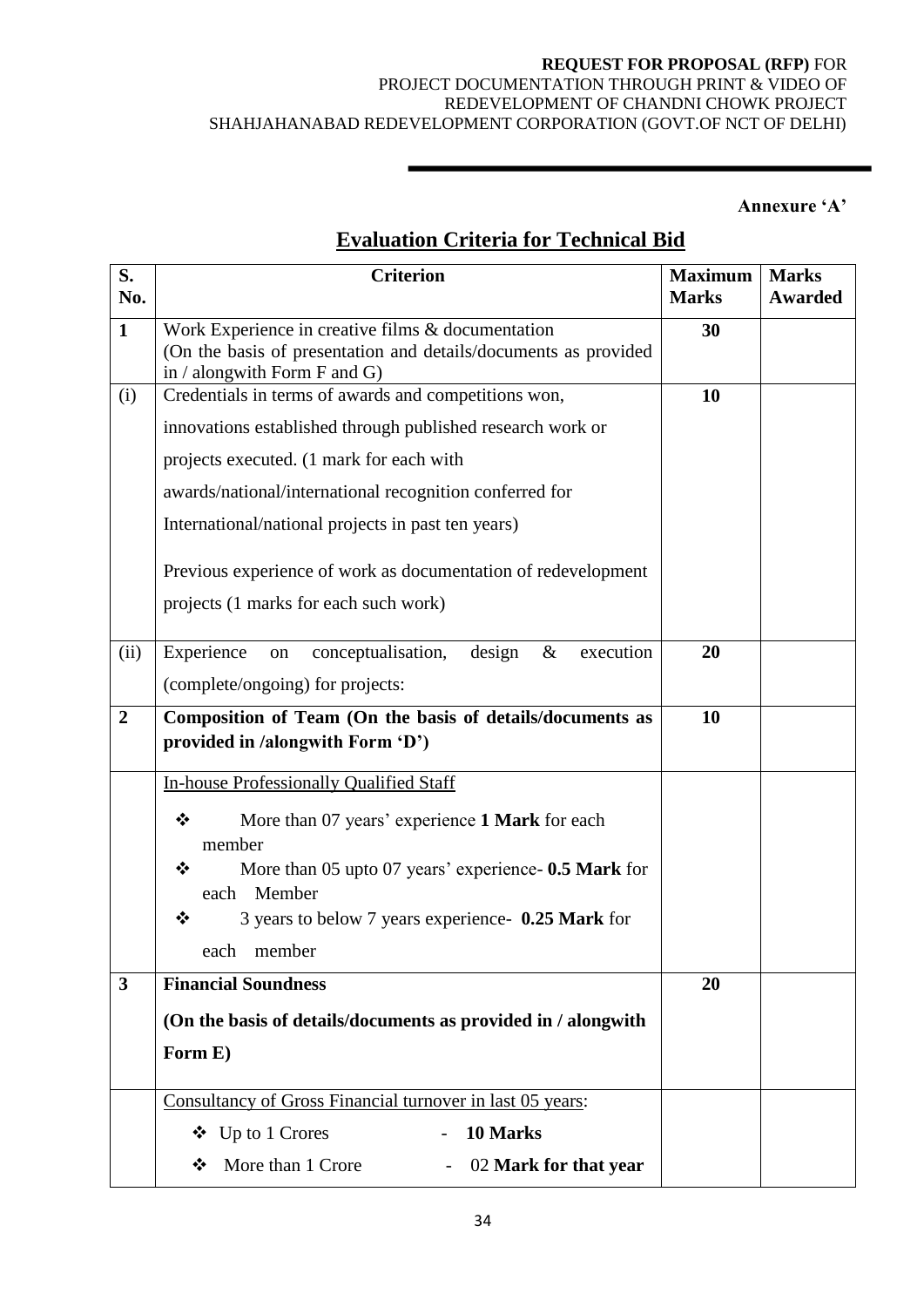## **REQUEST FOR PROPOSAL (RFP)** FOR

#### PROJECT DOCUMENTATION THROUGH PRINT & VIDEO OF REDEVELOPMENT OF CHANDNI CHOWK PROJECT SHAHJAHANABAD REDEVELOPMENT CORPORATION (GOVT.OF NCT OF DELHI)

| <b>Proposal</b>                                               | 40         |  |
|---------------------------------------------------------------|------------|--|
| (On the basis of details/documents as provided in / alongwith |            |  |
| Form $-$ 'G', 'B' and 'C'                                     |            |  |
| Total $1+2+3+4$                                               | <b>100</b> |  |
|                                                               |            |  |

**Note:** Please provide sufficient information and valid proof for each parameter/factor assigned for calculating the marks in the evaluation criteria. If sufficient information and valid proof is not available about some parameter/factor during evaluation, 0 marks shall be assigned to that parameter/factor.

 Information as sought is to be given by individual applicant or each member of the consortium including lead member separately as per subsequent annexure.

 Ongoing projects shall be considered for evaluation only where specified in the Evaluation Criteria for Shortlisting.

Experience of staff as on date of issue of RFP shall be considered.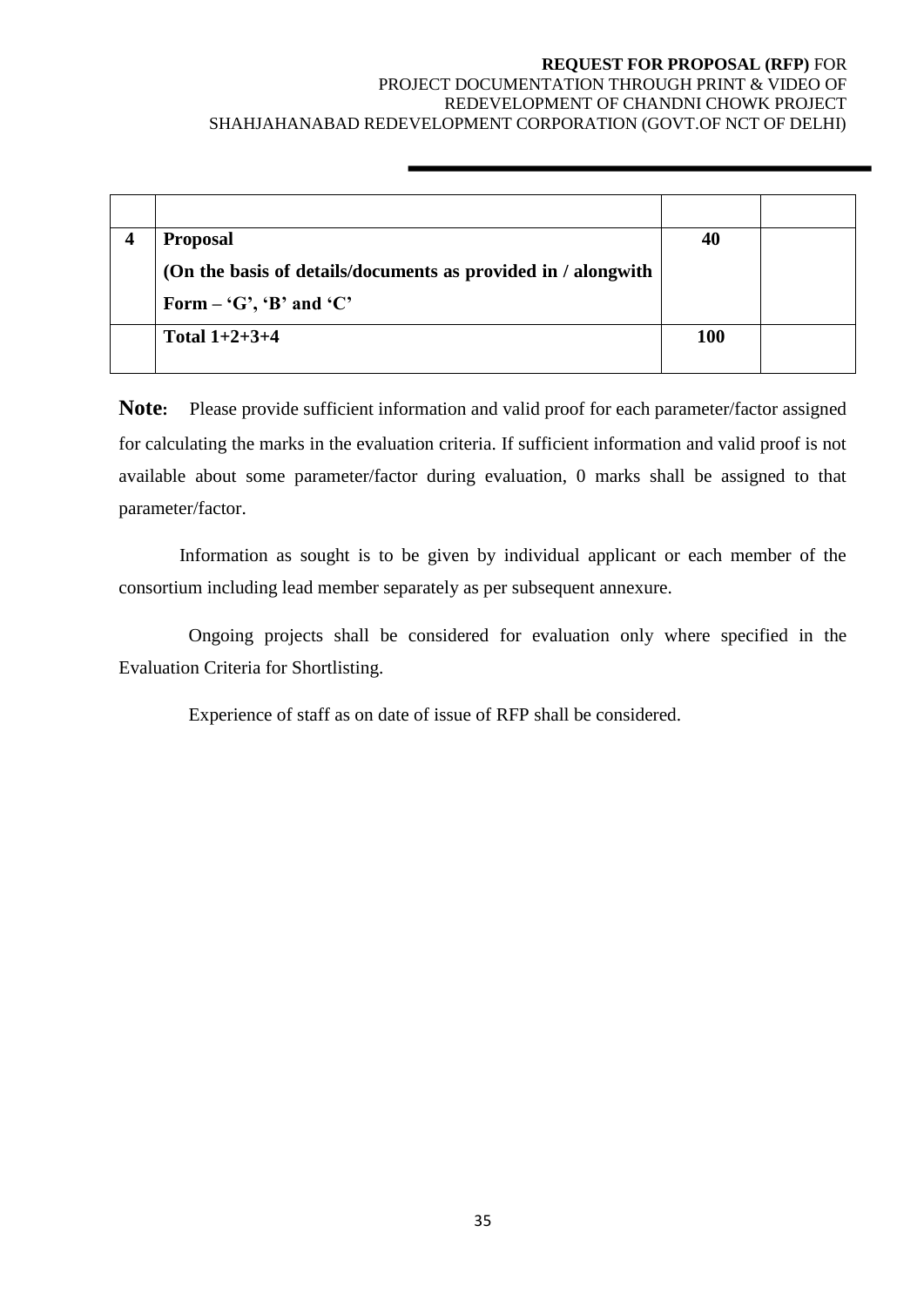#### **(Annexure-B)**

## **Financial Bid: Standard Format**

| Particulars                     | Details                                                                                                 | Amount<br>(INR) |
|---------------------------------|---------------------------------------------------------------------------------------------------------|-----------------|
| Design Charges                  | Concept, research, copywriting,<br>photography, editing, and layout of book,<br>approximately 150 pages |                 |
| <b>Book Production Charges</b>  | Print cost for 4 colour offset hard bound<br>book for 3,000 copies                                      |                 |
| <b>Video Production Charges</b> | Scripting, Direction, Shooting, VO,<br>Editing, and VFX                                                 |                 |
|                                 |                                                                                                         |                 |
|                                 | Total Cost (exclusive of taxes)                                                                         |                 |
|                                 | <b>Taxes</b>                                                                                            |                 |
|                                 | Final cost                                                                                              |                 |

Signatory Details SRDC